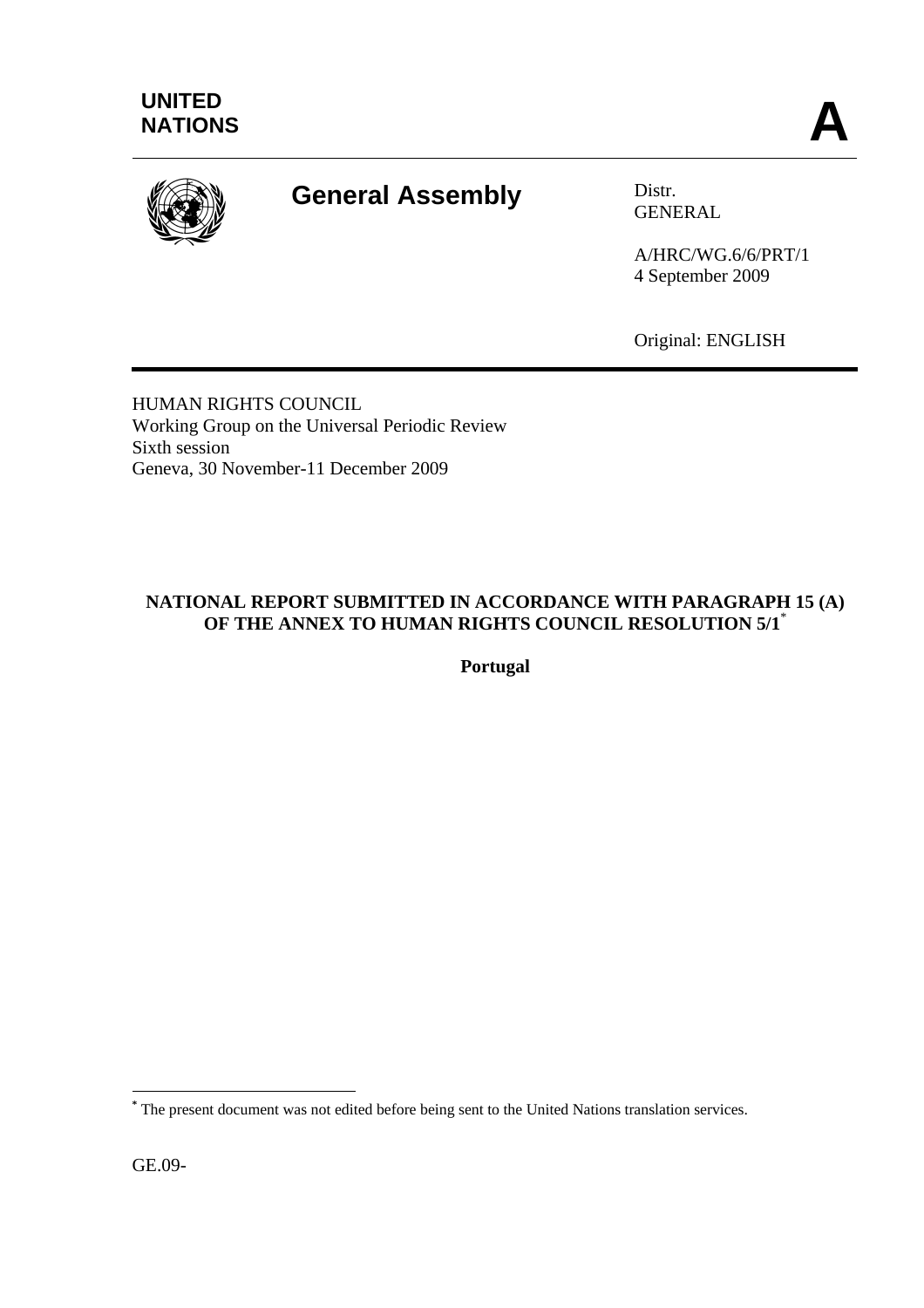## **I. PREPARATION OF THE NATIONAL REPORT**

1. The Ministry of Foreign Affairs was responsible for preparing and coordinating Portugal's national report submitted for periodic review to the Human Rights Council of the United Nations (HRC). To this end, it relied on extensive contributions from all the relevant ministries and governmental institutions.

2. In order to avoid duplication and to optimise the use of existing mechanisms, the information for the present report was collected through the inter-ministerial Working Group (WG) tasked with the elaboration of the national reports to the United Nations human rights treaty bodies. This WG is coordinated by the Ministry of Foreign Affairs and includes several governmental departments**<sup>1</sup>** . Each department appointed a focal point, who was responsible for coordinating its own contribution and that of subordinate bodies.

3. The elaboration of this national report was an opportunity for all participants to examine measures taken to implement Portugal's human rights obligations and the progresses achieved in this regard in addition to outstanding challenges, as well as to increase the awareness of various actors concerning international commitments undertaken by Portugal which require the adoption of measures within the respective field of competence. It is intended that this structure remains in place during the process of examination and thereafter to consider measures to be adopted in the follow-up to the HRC recommendations and conclusions.

4. The Portuguese civil society was also consulted, having contributed to the present report. Their contributions were collected through a meeting held with all the interested nongovernmental organisations during the drafting of the report, allowing them to express their views on Portugal's human rights situation and to put forward proposals on how to improve it and ensure effective implementation of human rights. The representatives of the nongovernmental organisations were given the opportunity to comment on the present report and to formulate suggestions that were and will be considered before its presentation at the sixth session of the Universal Periodic Review (UPR) Working Group. The consultation process will therefore continue to be carried out until the presentation and in the follow-up phase.

## **II. BACKGROUND AND FRAMEWORK FOR THE PROMOTION AND PROTECTION OF HUMAN RIGHTS IN PORTUGAL**

#### **A. Historical background**

5. The restoration of democracy in 1974 opened a new era for the promotion and protection of human rights in the country as well as a renewed role in the international community as to the promotion of these fundamental values and principles.

6. The cultural and social make up of the Portuguese people, a product of national history, has emphasized its capacity for dialogue with other cultures and peoples, making it possible for different cultural and religious systems to coexist and interact in a modern, democratic and pluralistic intercultural society.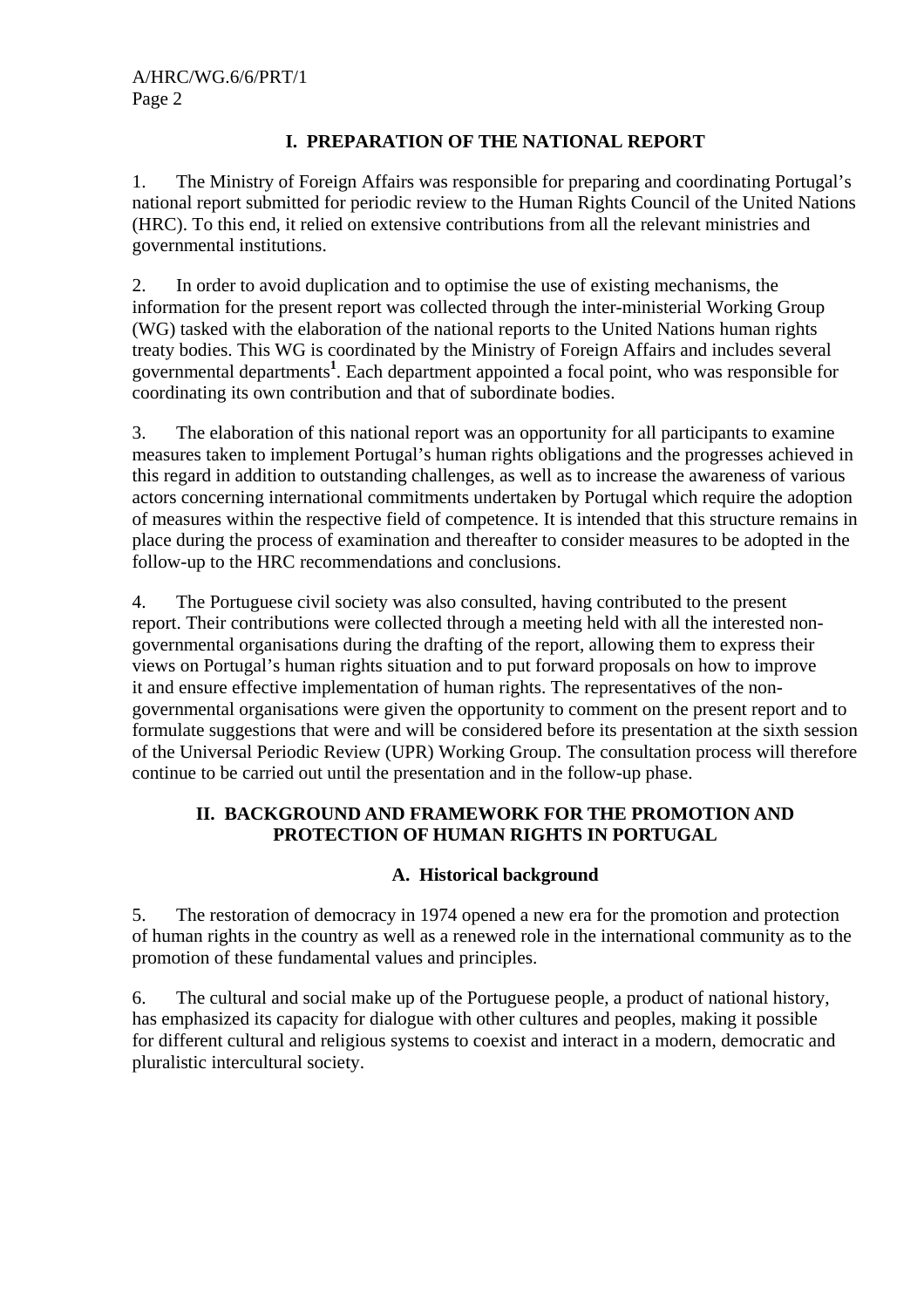#### **B. Constitutional structure**

7. The structure of the Portuguese State is based on the Constitution adopted on 2 April 1976 by the Constituent Assembly.

8. The Constitution of the Portuguese Republic (CPR), which has been submitted to seven revisions, the last in 2005, establishes a sovereign democratic State based on "the dignity of the human person and the will of the people and committed to building a freer, more just and fraternal society".

9. The Portuguese Constitution contains an extensive catalogue of "rights, freedoms and guarantees" and of "economic, social and cultural rights" (arts. 24-79 CPR), enshrining many civil, cultural, economic, political and social rights provided for in international human rights treaties.

10. Constitutional and legal provisions concerning fundamental rights are to be interpreted and integrated in accordance with the Universal Declaration of Human Rights, as expressly stated by article 16 (2) CPR. As such, the principles set forth in the Universal Declaration of Human Rights are to be construed as being fully in force within the Portuguese territory, and directly applicable and binding on public and private bodies. Any legislation that contravenes the Declaration is prohibited.

11. Furthermore, the Constitution consecrates a system of integration of International Law into Portuguese domestic law by which norms and principles of general or common international law are an integral part of Portuguese law. Moreover, norms contained in regularly ratified or approved international conventions are in force domestically provided that they have been published in the Official Journal and while they are binding upon Portugal at the international level (art. 8 (1) and (2) CPR). The status of treaty law, which is that of ordinary international law, is below the Constitution but above ordinary legislation. This means that all human rights enshrined in the international instruments to which Portugal is a party apply directly and are directly binding on all public and private bodies (art. 18 of the CPR) following their official publication. This also means that international law norms – notably in the area of human rights – can and are invoked directly before national courts.

## **C. Political and legal framework of the State**

12. There are four bodies that exercise sovereign power: the President of the Republic; the Parliament (Assembly of the Republic); the Government and the Judiciary (art. 110 CPR). The political system in place is semi-presidential. Article 111 of the Constitution ensures the separation of powers between the legislative, executive and judicial branches.

13. Churches and other religious communities shall be separate from the State and free to organise themselves and to perform their ceremonies and their worship (art. 41 CPR).

14. Portugal is a member of the European Union, applying directly applicable community legislation.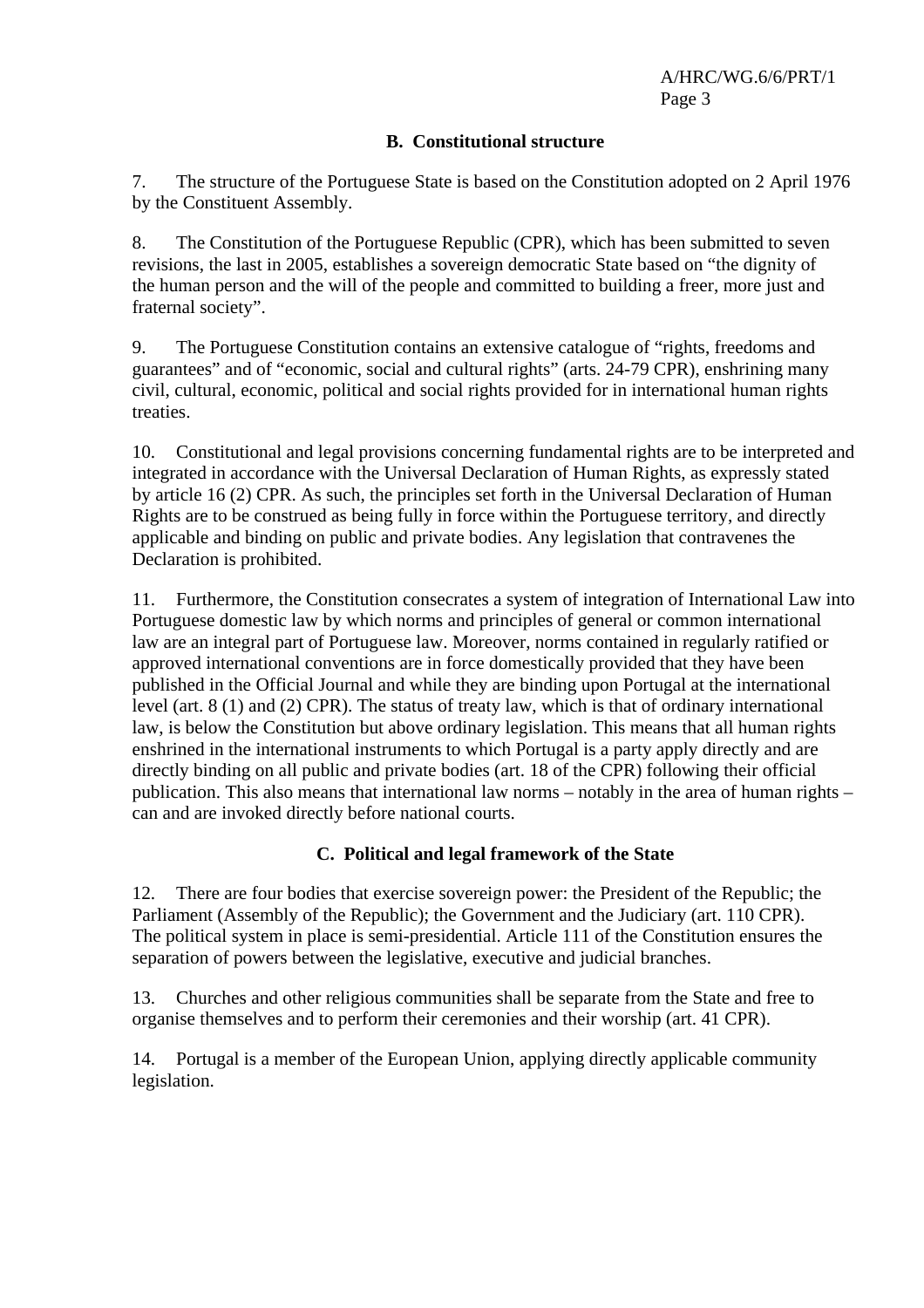15. Portugal is a civil law country, influenced by the Romano-Germanic legal tradition. In addition to the Constitution, the Portuguese legal system is primarily based on the Civil Code, applied by courts in accordance with the Code of Civil Procedure.

16. The four main bodies that exercise sovereign power in Portugal are all responsible for the promotion and protection of human rights, in their own field of competence: the President of the Republic is personally responsible for asking the Constitutional Court to review the constitutionality of rules laid down by laws and executive laws and in international agreements; the Assembly of the Republic is exclusively responsible for legislating on rights, freedoms and guarantees and has a specialized Commission – on Constitutional Matters, Rights, Freedoms and Guarantees – which is specifically competent in human rights matters; the Government is responsible for the implementation of its policies on the various areas of governance; Portuguese Courts are responsible for the administration of justice, and guarantee the defence of the citizen's rights and interests protected by law, repressing eventual breaches of the democratic rule of law, and ruling on conflicts between interests, public and private. The Constitutional Court is specifically responsible for controlling the constitutionality of rules or other acts of the authorities.

17. The Portuguese legal system encompasses both judicial and non-judicial mechanisms for the protection of the rights and freedoms of every individual.

18. Regarding judicial protection, the CPR enshrines the principle of an effective judicial protection, guaranteeing everyone access to courts in order to defend his or her rights and providing that justice cannot be denied to anyone due to lack of financial means. The law shall also ensure expedite and priority legal proceedings with the aim of assuring effective and timely judicial protection against threats to or violations of personal fundamental rights, freedoms and guarantees.

19. The main principles of the Portuguese criminal justice system are laid down in the CPR, which guarantees the principles of legality and non-retroactivity in the enforcement of criminal law, except if the new provisions are more favourable to the defendant. No one can stand trial more than once for the same crime and the CPR guarantees the right to the review of sentences and compensation for damages suffered (art. 29 CPR). Sentences or security measures of a perpetual nature, unlimited or undefined duration are prohibited and criminal liability is nontransferable. No sentence results automatically in the loss of any civil, professional or political right (art. 30 CPR). The Criminal Code also recognizes the principles of *nulla poena sine culpa* and proportionality, and therefore in no case can the sentence go beyond the measure of guilt.

20. The death penalty is expressly prohibited under article 24 (2) of the CPR. It was first abolished for political crimes in 1852 and in 1867 for all crimes, except those of a military nature. The 1911 Constitution abolished it for all crimes, but it was re-introduced in 1916 for crimes committed in the field of operations. It was definitely abolished with the entry into force of the 1976 Constitution. The last confirmed execution for the commission of a political crime took place in 1834 and in 1846 for a civil crime.

21. The CPR guarantees freedom of association and the right to all citizens to freely associate with one another without requiring any authorisation, on condition that such associations are not intended to promote violence and their purposes are not contrary to criminal law. The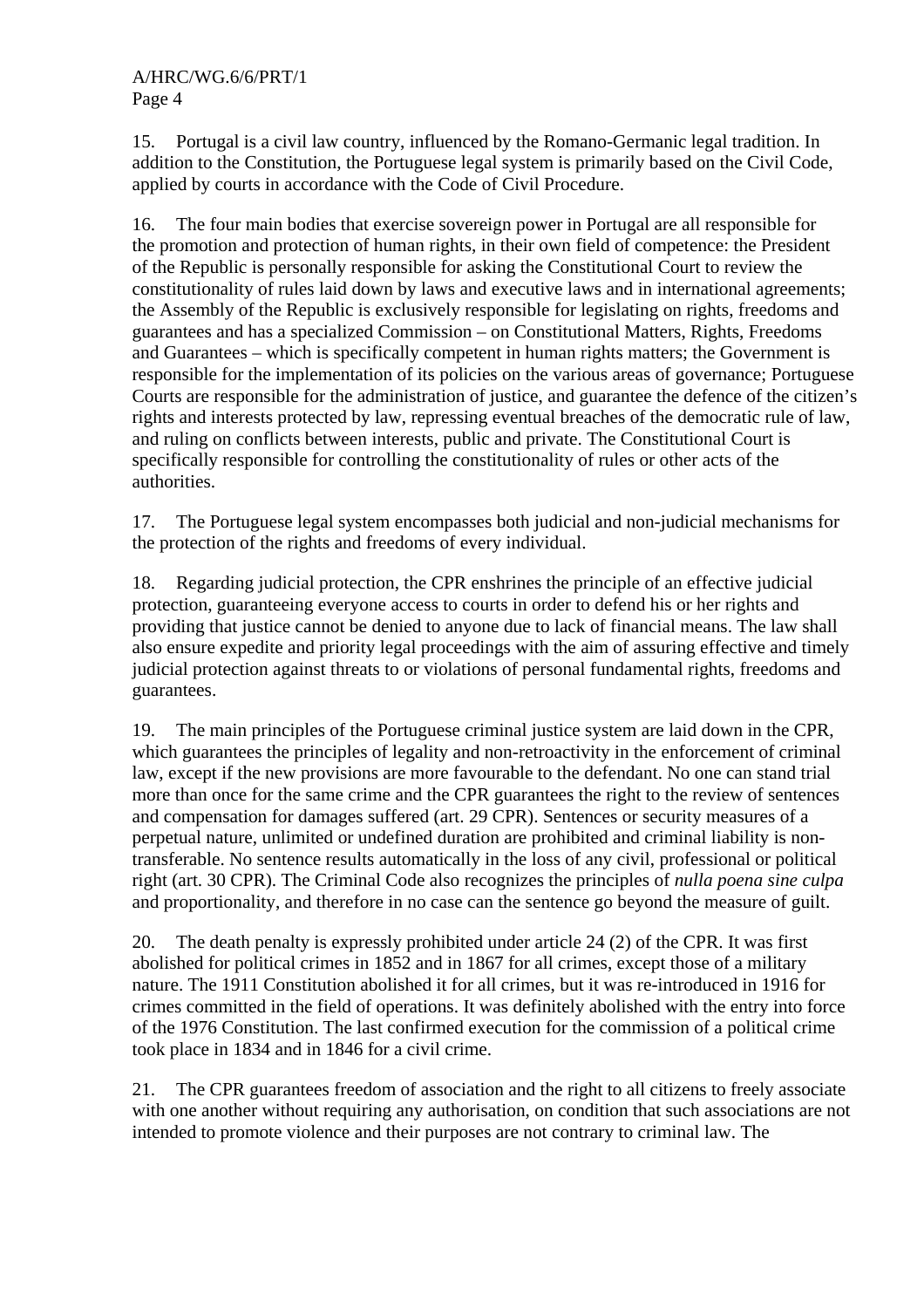Constitution further provides that associations shall pursue their purposes freely and without interference from the public authorities and shall not be dissolved by the State or have their activities suspended, except in such cases as the law may provide for and then only by judicial order.

#### **D. Human Rights Framework**

22. Under article 52 of the Constitution, all citizens may, individually or collectively, submit petitions, representations, claims or complaints to the organs of sovereignty or to any other authority, for the purpose of defending their rights, the Constitution, the law or the general interest. To that end, a number of offices and departments have been set up with the responsibility, within the limits of their competence, of promoting, protecting and publicizing human rights.

#### **E. Ombudsman**

23. Of these, the one that more closely performs the function of a national human rights institution is the Ombudsman (*Provedor de Justiça*).

24. The Ombudsman's office is an independent body dedicated to the defence of the fundamental rights and legitimate interests of citizens, through informal methods which ensure the legality and justice of the Public administration's performance. The public bodies and agents are required to cooperate with the Ombudsman in the fulfilment of his/her mission.

25. According to the Constitution (art. 23 CPR), citizens may submit to the Ombudsman, orally or in writing, complaints against actions or omissions by the public authorities. The Ombudsman shall assess and send the competent bodies such recommendations as may be necessary in order to prevent or redress any injustices. In addition, the Ombudsman must: (a) Recommend ways in which to correct the illegal or unjust acts or to improve the services of the administration; (b) Draw attention to any flaws in legislation and request an evaluation of the legality or unconstitutionality of any provision whatsoever; (c) Give opinions on all questions which are put to him by the Assembly of the Republic; and (d) Ensure the dissemination of information on the fundamental rights and freedoms, their content and value and on the objectives of his activities.

26. The Ombudsman may order the publication of communiqués or information bulletins on his/her findings, making use of the mass media whenever necessary. Furthermore, he/she submits a public annual report on his activities to the Assembly of the Republic. The report includes statistical data on the number and nature of the complaints lodged, the allegations of unconstitutionality submitted and any recommendations he has made.

#### **F. Other national institutions and machinery with responsibilities for overseeing the implementation of human rights**

- 27. The fundamental duties of the Office of the Attorney-General's Department are:
	- (a) To represent the State, legally incapable persons and missing persons;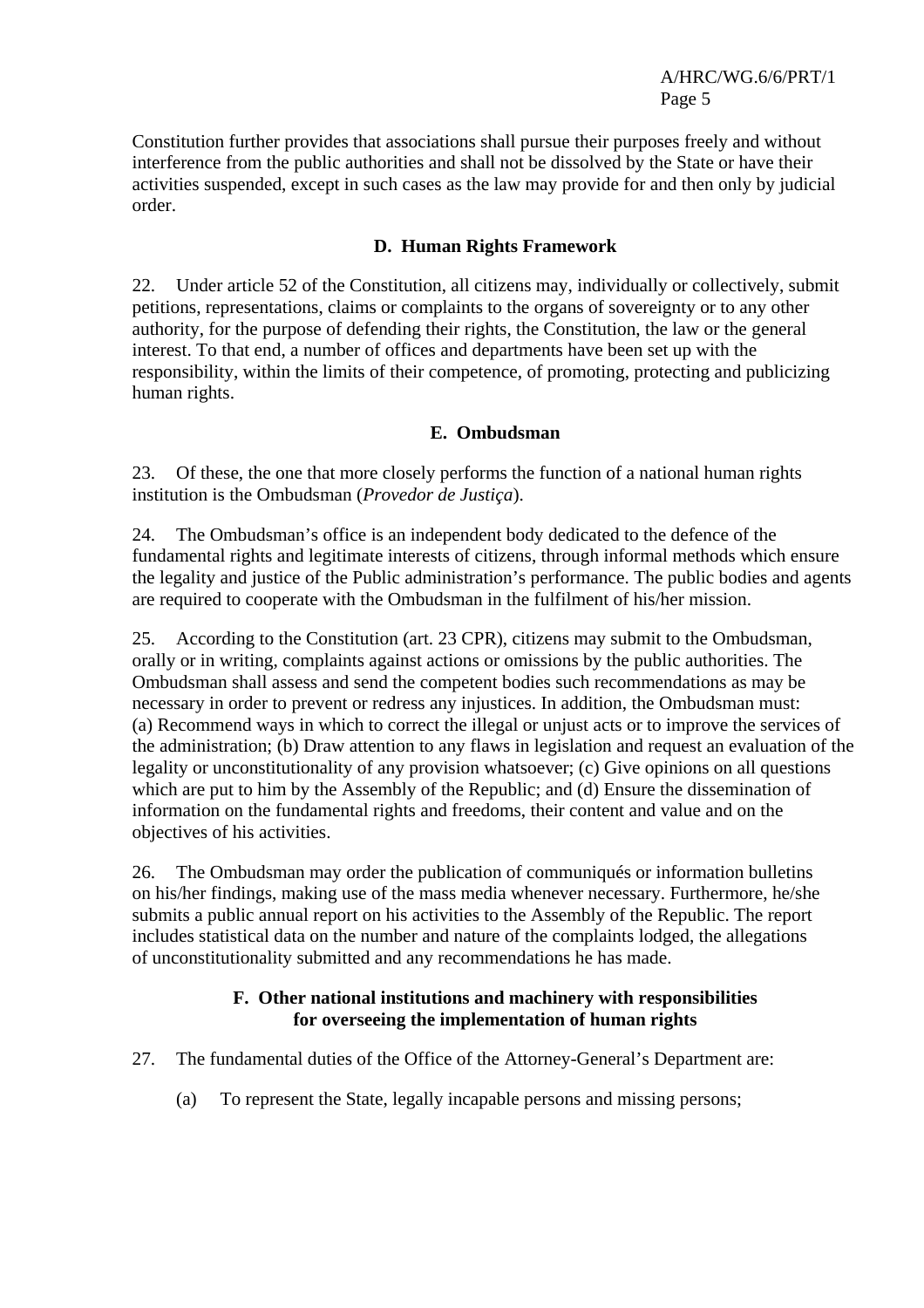(b) To represent workers and their families ex officio in the protection of their social rights. One of the most important areas of intervention of the Attorney-General's Department is that of minors, either in respect of the proceedings brought before the domestic courts in such cases as adoption, parental responsibility, alimony or in respect of the Juvenile Court and the application of protection, assistance or education measures;

- (c) To institute criminal proceedings;
- (d) To promote and coordinate the actions for the prevention of crime; and
- (e) To defend democratic legality.

28. The Attorney-General's Department must also ensure full compliance with the law, not only by State organs but also by the citizens in general. Its action may be either preventive or concerned with violations of the law. In the first case, the Advisory Council of the Attorney-General's office, and its representatives in the ministries, give legal opinions on bills, on the compatibility of international conventions or agreements with Portuguese legislation, and on the existence of any flaws or contradictions in legal texts. In the second case, the Attorney-General's Department ensures that the jurisdictional function is being exercised in conformity with the Constitution and the law, monitors the work of the judicial officers and lodges appeals against any court decisions taken in express violation of the law.

29. The Attorney-General's Department has established under its direct control the **Office of Documentation and Comparative Law**. The purpose of this Office is to ensure and facilitate the access of legal professionals to foreign, international and European law and it has been given the responsibility of establishing a documentation centre on human rights and international, foreign and European law. The Office also gives legal advice to the Government or Parliament regarding the international protection of human rights, namely in negotiations of international instruments in this area and in the preparation of new legislation.

30. The Office also has a webpage containing information regarding the work of the United Nations in the area of human rights in Portuguese, as well as the text of all reports presented by Portugal to Treaty Monitoring Bodies (and the Summary Records of the reports' presentations, as well as the respective Concluding Observations). The Office has also translated into Portuguese and made available on its webpage the Collection of Fact Sheets, as well as the Professional Training Series of the Office of the High Commissioner for Human Rights. The Office webpage provides information on how to present complaints before the United Nations Treaty Bodies, as well as before the European Court of Human Rights. It also contains a database of all treaties to which Portugal is a State Party, including the respective Portuguese text of those that are human rights.

31. The **Commission for Citizenship and Gender Equality** is responsible for ensuring the implementation of government policies in the area of citizenship and for the promotion and protection of gender equality. It reports to the Secretary of State of the Presidency of the Council of Ministers. Its duties also include promoting citizenship, making general recommendations on good practices in fostering gender equality and receiving and referring complaints on genderbased discrimination or violence.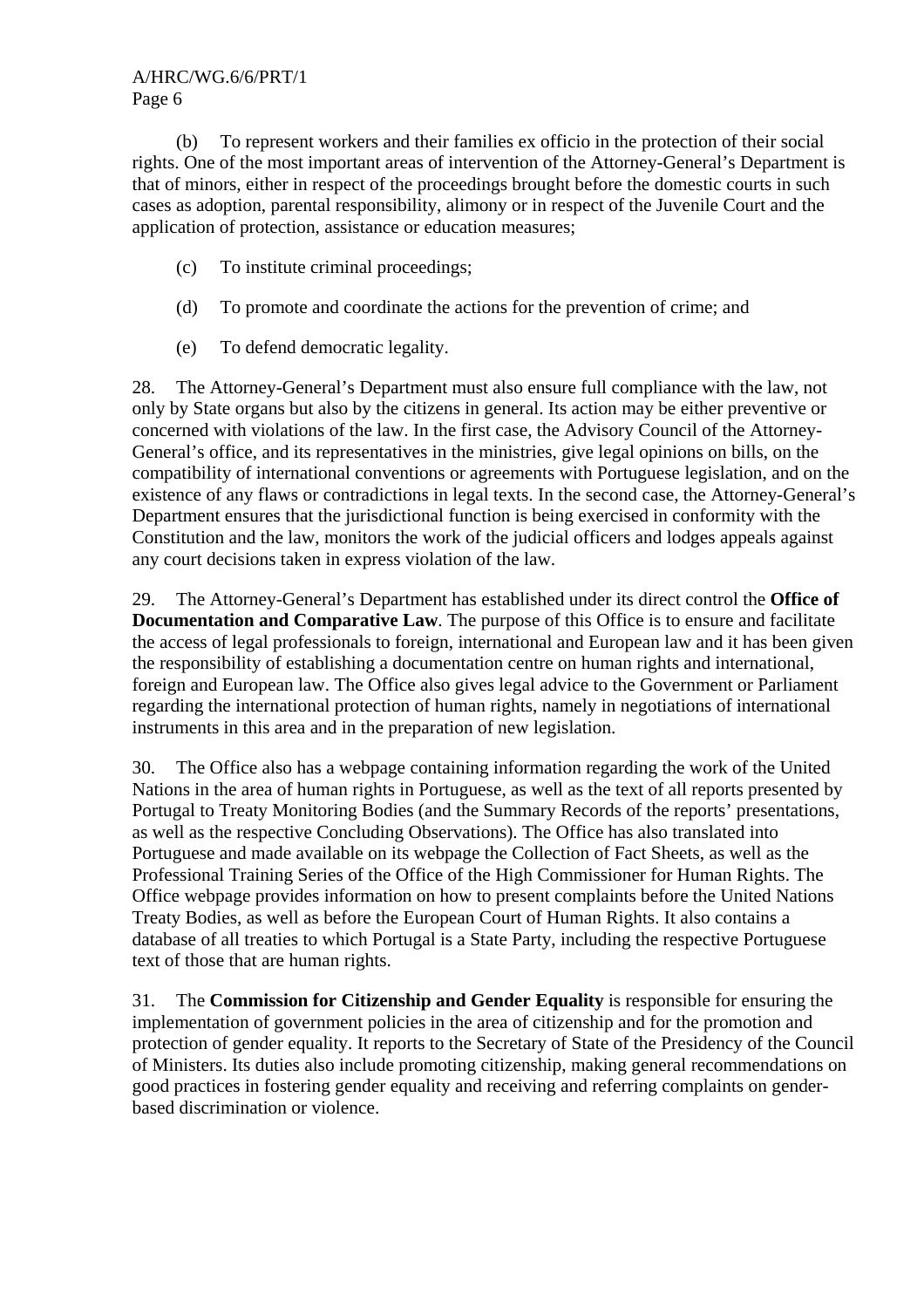32. The **Inspectorate-General of Home Affairs** is a central high level body of audit, inspection and supervision of all the forces and entities of the Ministry of Interior, which covers all the national territory. It has the power to control the legality and to defend the citizens' rights and to investigate all allegations brought to its knowledge on serious violation of the citizens' rights by the services or their agents. In addition it shall analyse all complaints, claims and denunciations reported concerning violations of legality, as well as to carry out inquiries and investigations and disciplinary cases decided by the Inspector-General, and to initiate and help initiate cases within the scope of action of the services involved. Moreover, the Inspectorate-General of Home Affairs shall report to the competent criminal investigation bodies the facts with criminal relevance and shall cooperate with them, whenever requested, in order to obtain evidence. To insure its independence, the law stipulates that the Inspectorate-General of Home Affairs must be headed by a senior magistrate – the minimum requirement being a Judge of Appeal or a Deputy Public Prosecutor.

33. The **Commission for the Protection of Crime Victims** is a public agency under the Ministry of Justice, responsible for conducting preparatory inquiries and collecting evidence regarding requests for compensation by the State submitted by victims of violent crimes. It has also competence for the consideration of compensation submitted by victims of domestic violence.

34. The **National Rehabilitation Institute** is a public agency that reports to the Ministry of Labour and Social Solidarity. Its main purpose is to ensure planning, execution and co-ordination of national policies which promote the rights of persons with disabilities, leading to their effective inclusion in all domains of social life. Its role and competences have been substantially strengthened since 2006, with the adoption of legislation which prohibits and punishes discrimination based on disability and on the existence of health aggravated risk.

35. The **National Commission for the Protection of Children and Youngsters at Risk** aims to co-ordinate, follow-up and assess the activities of public bodies and community agencies involved in the protection of children and young people at risk. It was created under the aegis of the Ministry of Justice and the Ministry of Labour and Social Solidarity and is responsible, i.e. for the identification of children who are especially vulnerable. The dissemination of the Commissions' Functional Model at the local level has already achieved a national coverage rate which will soon exceed 90 per cent. Presently, there are 276 Commissions in a universe of 308 local municipalities, and 10 more are being setup.

36. The **High Commission for Immigration and Intercultural Dialogue** is the public institute competent in the fight against discrimination based on race, colour, nationality or ethnic origin. The High Commission's mandate is to contribute to build a society which promotes the integration of immigrants in the Portuguese society as well as intercultural dialogue. It acknowledges immigrants' economic, social and cultural contributions, and encourages immigrants to participate in the definition of integration policies.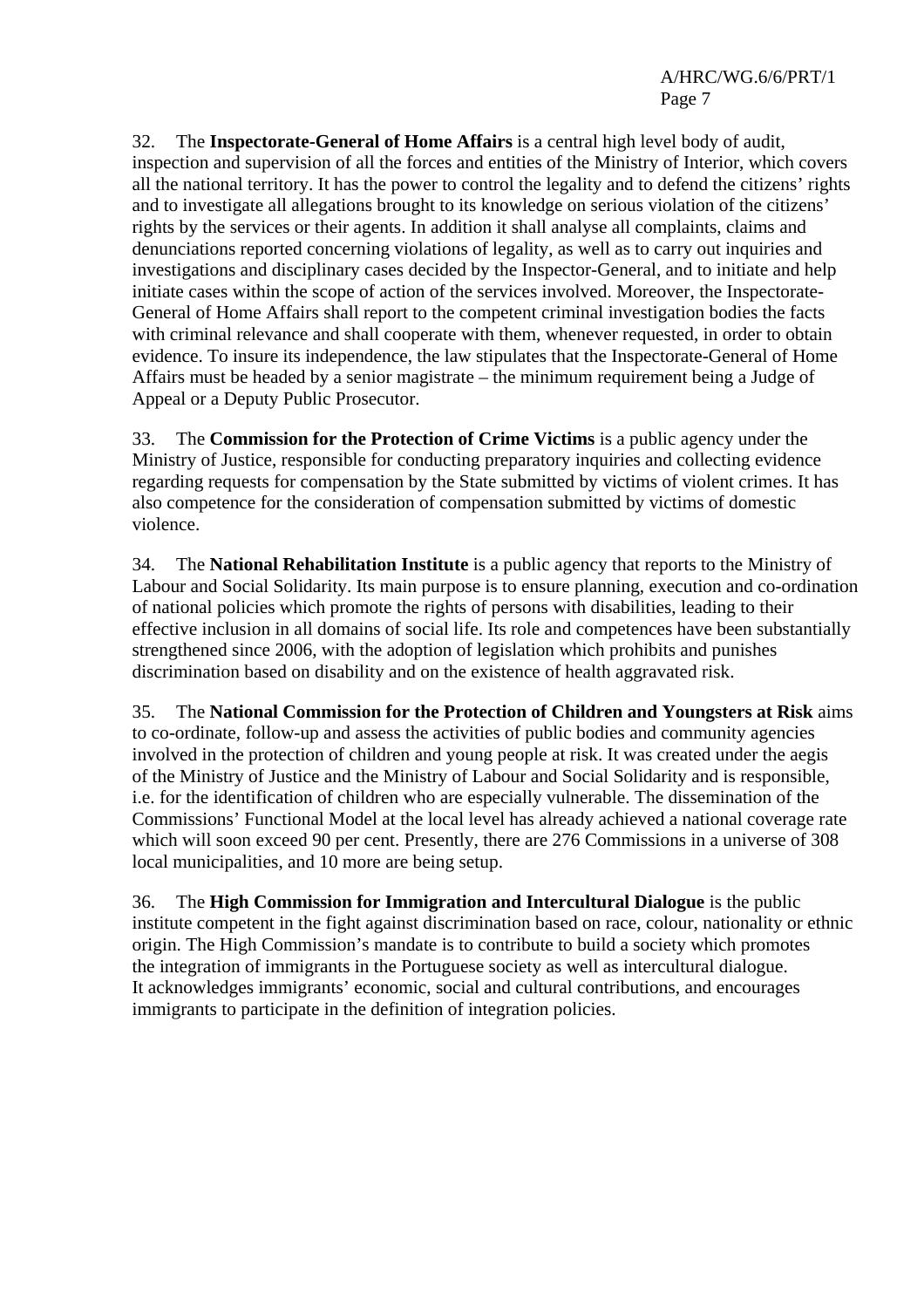## **III. PROMOTION AND PROTECTION OF HUMAN RIGHTS ON THE GROUND**

## **A. Ratification of international human rights instruments**

37. Portugal actively promotes respect for human rights worldwide and considers the United Nations the most important forum for multilateral cooperation. The purposes and principles of the Charter of the United Nations are the guiding principles of the Portuguese foreign policy and action. The Universal Declaration of Human Rights is the cornerstone of the constitutional architecture of the promotion and protection of fundamental rights.

38. This commitment has been translated into the signature and ratification or adherence to a large number of international human rights instruments, including six core UN Human Rights instruments – the two International Covenants on Civil and Political (ICCPR) and Economic, Social and Cultural Rights (ICESCR), the Conventions for the Elimination of Racial Discrimination and Discrimination against Women (CEDAW), the Convention on the Rights of the Child (CRC) and the Convention against Torture (CAT) – without any reservations.

39. In each case, and having ratified the relevant Optional Protocols, Portugal recognises the full range of the Committees' competences to monitor the implementation of these core international human rights treaties, including the powers to examine individual and inter-State communications, and to undertake inquiry procedures. Portugal is also a State party to the Second Optional Protocol to ICCPR, concerning the abolition of the death penalty and to both Optional Protocols to the CRC.

40. More recently, Portugal has equally completed the internal ratification procedures of the United Nations Convention on the Rights of Persons with Disabilities and its Optional Protocol and will deposit both instruments of ratification, without any reservations, during the upcoming Treaty Event, to be held in New York between 23<sup>rd</sup> and 28<sup>th</sup> September 2009. Portugal gives great priority to the implementation of both these instruments, which are an historic benchmark in affirming the universality, the interdependency and the indivisibility of the rights of persons with disabilities.

41. Portugal has also signed the United Nations Convention on Enforced Disappearances in February 2007 and is currently completing the internal ratification procedures in order to ratify this core human rights Treaty as soon as possible.

42. Portugal has ratified the 1951 Geneva Convention relating to the Status of Refugees and its 1967 Protocol.

43. Portugal is equally a party to the Rome Statute of the International Criminal Court and recognizes as compulsory the jurisdiction of the International Court of Justice having made the declaration under article 36.2 of the Statute of the Court.

44. Portugal is a member of the Council of Europe and a party to the European Convention on Human Rights. It is also a party to the Revised European Social Charter. Portugal accepts the jurisdiction of the European Court of Human Rights and recognizes the competence of both the European Committees on Social Rights and for the Prevention of Torture. The International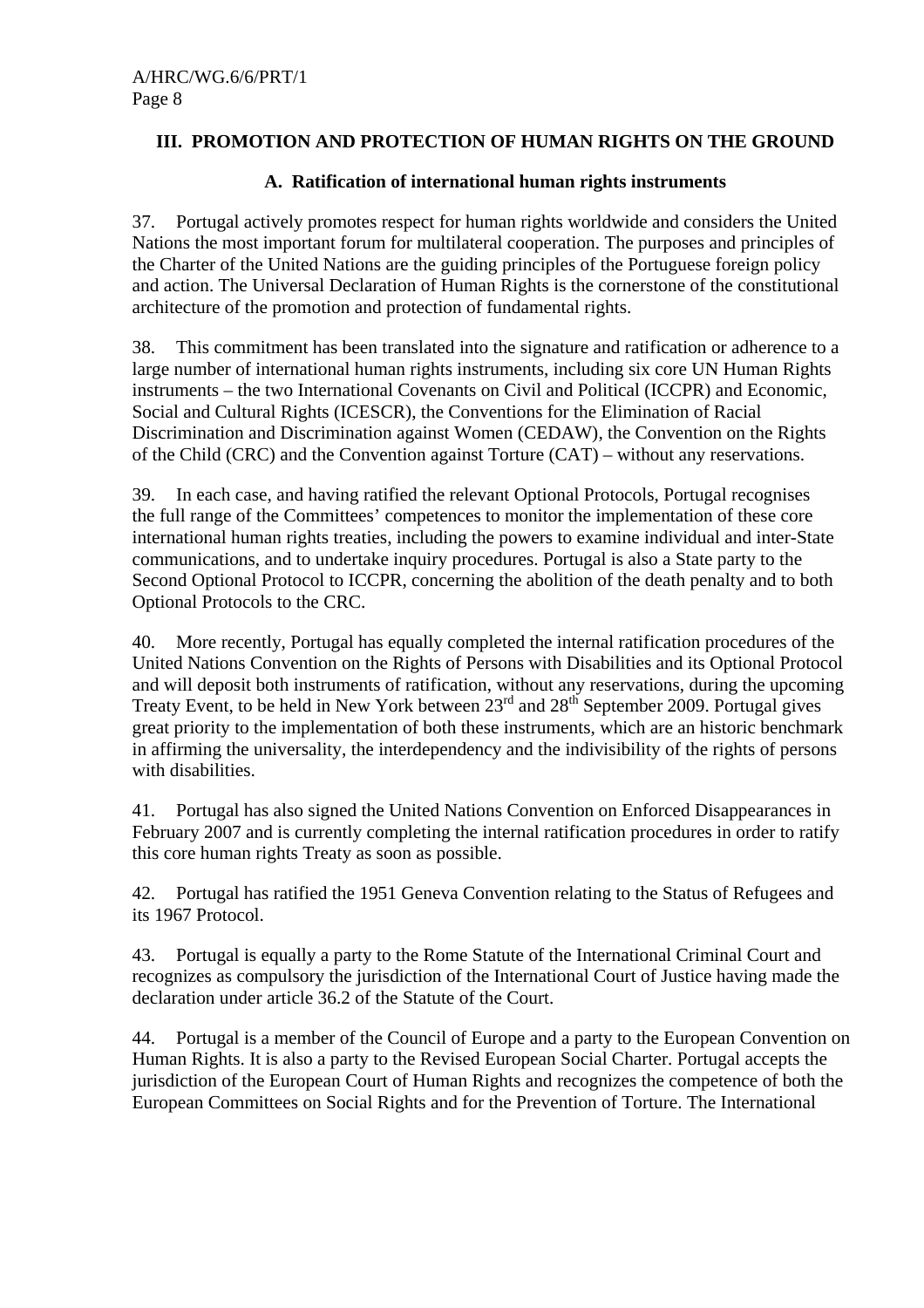Labour Organization (ILO) and United Nations Educational Scientific and Cultural Organization (UNESCO) procedures are also recognized.

45. Portugal, as an active member of the European Union and other regional organizations such as the Council of Europe and the Organization for Security and Cooperation in Europe that share similar core values, is also naturally very committed to ensure, at the regional level, the respect for the fundamental values of human rights, democracy and the rule of law and to create a tolerant and pluralistic European society. As a member of the Community of Portuguese Speaking Countries (CPLP), which contains in its statutes a clear commitment to the promotion and protection of human rights, Portugal also works together with his Africans, American and Asian partners to pursue the same values in the working agenda of this Organization.

## **B. Cooperation with the Human Rights Council, the Special procedures and the Office of the High Commissioner for Human Rights (OHCHR)**

46. Portugal fully supports the work of the Human Rights Council and has been a very active delegation since this new body began its work, striving for the promotion and protection of all human rights in all parts of the world, trying to bridge differences and to use dialogue as a way to advance this noble objective. With the experience of its committed engagement in the former Commission of Human Rights, Portugal presented its candidacy to founding member of the Council. Despite not having been elected, Portugal remains faithful to its pledge of contributing to making the Council an efficient and effective body of the United Nations and has so far been the main sponsor of two initiatives: one on economic, social and cultural rights and another on the right to education.

47. Portugal also fully supports the Special procedures system and is committed to work in cooperation with them, having extended a permanent invitation to all Special procedures to examine its national human rights situation. Portugal was the main sponsor of an initiative that successfully established the Special Rapporteur on the Right to Education in 1998.

48. Portugal deeply values the work of the OHRCH and will continue to support its work and to make a non-earmarked voluntary contribution to its annual budget. Portugal pays tribute to the work of the all present and former High Commissioners and to their leadership in integrating human rights throughout the work of the United Nations, in field operations, UN peacekeeping missions and country teams. Portugal remains convinced that the mainstreaming of human rights into the United Nations system enhances the effectiveness of the Organization as a whole.

## **IV. IDENTIFICATION OF ACHIEVEMENTS, BEST PRACTICES, CHALLENGES AND CONSTRAINTS**

## **A. International Human Rights Instruments**

49. Portugal pledged in 2006 to give "greater attention at international level to the implementation of economic, social and cultural rights, namely through the support given to the process aimed at elaborating an Optional Protocol to the International Covenant on Economic, Social and Cultural Rights".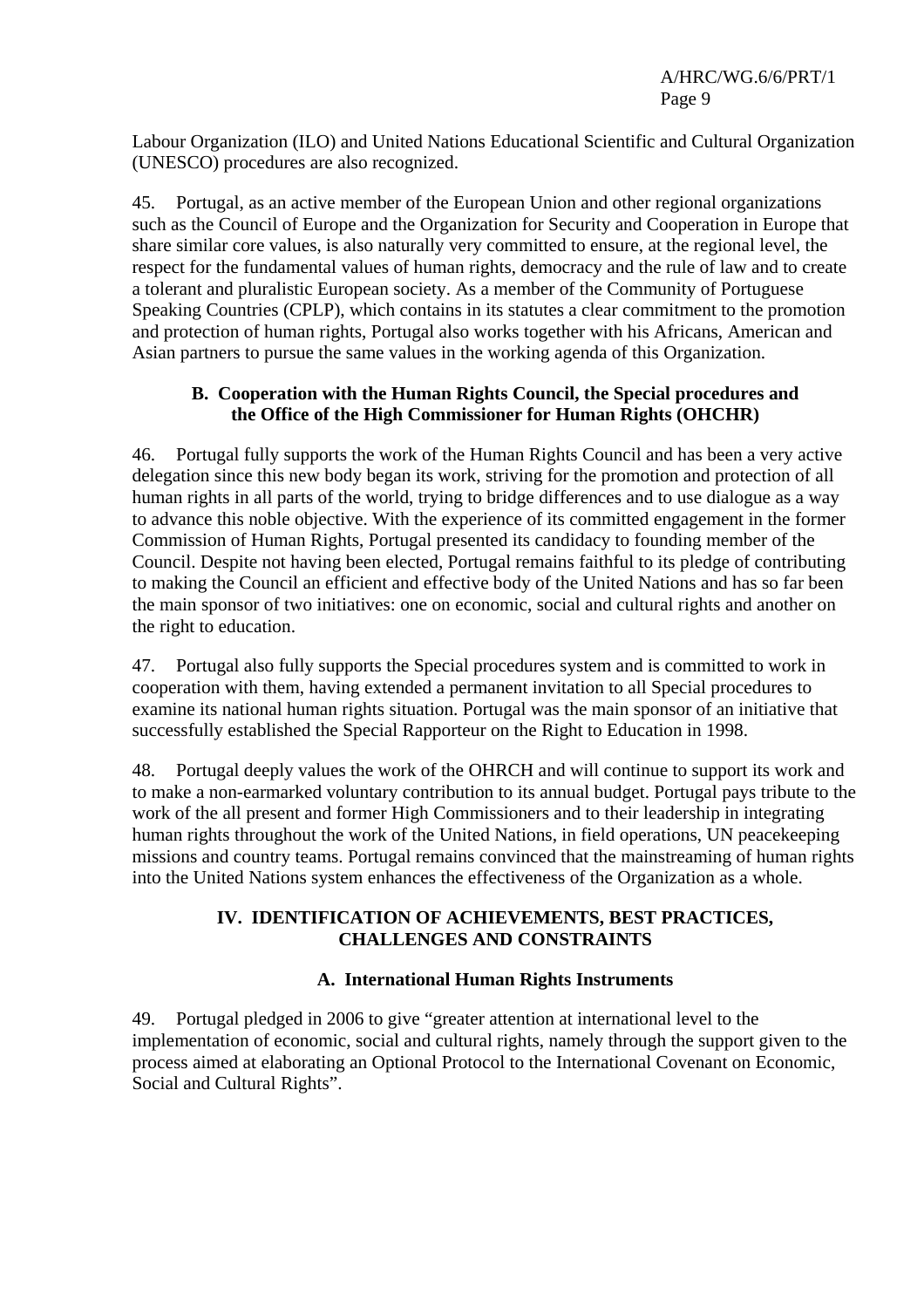50. This Optional Protocol was successfully concluded in May 2008 and formally adopted by consensus by the Human Rights Council in June 2008 and the General Assembly on the  $10<sup>th</sup>$  of December of 2008, date of the  $60<sup>th</sup>$  anniversary of the Universal Declaration on Human Rights.

51. Portugal will sign the Optional Protocol at the ceremony of opening to signature that will take place during the Treaty Event, in New York, on the  $24<sup>th</sup>$  September 2009 and is encouraging all other Member States to do likewise. In line with the conviction that this new instrument represents a major advancement in human rights law bringing closer the aim of full realization of all human rights for all, Portugal will continue to work actively towards the speedily entering into force of the Optional Protocol.

52. Portugal has not yet been able to fulfil its pledge to ratify the Optional Protocol to the Convention against Torture, which it signed on 15 February 2006. Internal consultations between the relevant Ministries (Justice, Home Affairs and Health) are ongoing in view of setting up or designating an already existing body as the national preventive mechanism. We welcome the opportunity provided by the UPR to learn from other Member States that have already become parties to this instrument or are in the process of doing so about their experiences and best practices on this question.

# **B. National machinery for Human Rights**

53. Despite the clearly positive overall balance of the Ombudsman's performance in promoting and protecting human rights at the national level, Portugal remains committed to create a national institution with the overall function of monitoring the implementation of international human rights obligations, as this would bring added value to the national machinery.

## **C. Economic, Social and Cultural Rights**

54. The Portuguese Constitution devotes over 20 articles to the recognition and protection of economic, social and cultural rights. The equal emphasis put in the promotion of these rights as well as of civil and political ones has, therefore, been an important priority also at the national level. The current situation of economic and financial crisis has increased the strain on the full realization of these rights. Policies have been adopted with the aim of achieving a renewed social commitment that combines fostering economic competitiveness with enhanced social justice and cohesion.

55. The main measures of the social protection reforms comprise the reform of unemployment benefits, pension reform and facing the problem of inequalities and poverty. In this respect, the Agreement on Social Security Reform, signed in October 2006 with a view to achieving the economic, financial and social sustainability of the Portuguese Public Social Security System; the revision of the legal rules governing protection during unemployment; the implementation of the Solidarity Supplement for the Elderly; the Social Integration Income; the Social Facility Network Expansion Programme; and the Programme for Supporting Investment in Social Facilities are all examples of the advances that have been made to launch of a new generation of social policies.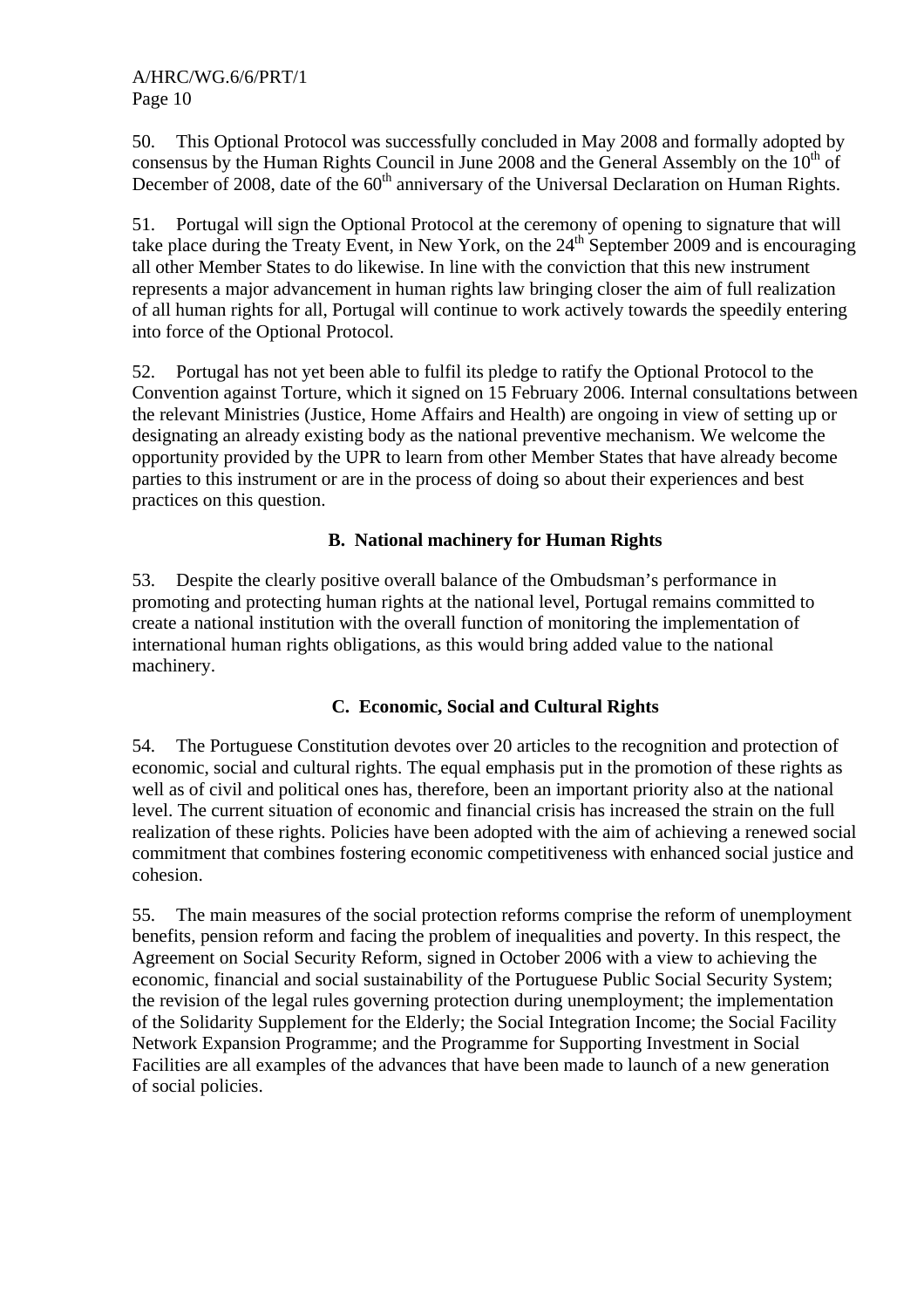56. An important dimension of the adopted reforms is the strengthening of instruments to tackle poverty and exclusion. A paramount example in the social protection field was the creation of the. It is a benefit designed to fight poverty among the elderly, incorporated into the solidarity subsystem and intended for pensioners age of 65 and over. 70,400 older people (the majority of whom were women) were benefiting from this measure at the end of the first quarter **Solidarity Supplement for the Elderly** of 2008.

57. Furthermore, access to the network of social services and facilities is of major importance. The **Social Facility Network Expansion Programme** is designed to support the expansion, development and consolidation of the Solidarity Network of social facilities, with particular emphasis on the creation of new places in nurseries, homes for the elderly, home support services, and daycare centers, and also facilities for persons with disabilities or incapacity. The Government expects this Programme to create around 10,300 new jobs together with 1,390 social places for persons with disabilities or incapacity until the end of 2009. When it comes to the facilities and social responses aimed at the elderly population, 27,139 new places for older citizens had been created by the beginning of 2008.

58. The Portuguese Government has also structured a set of incentives to promote a higher birth rate and to provide support to children, an intervention we see as strategic for the economic and social development of the country. Thus, another priority area is being the **strengthening of protection during parenthood** with innovations not just in terms of the duration and amounts of guaranteed benefits, but also in situations to promote shared responsibilities and facilitate reconciling work and family life.

59. Overall, the reforms in various fields of social protection have increased the financial sustainability of the system and improved its social justice and adequacy components, thus promoting social cohesion.

60. Of particular notice is the fact that all social measures aiming at strengthening the enjoyment of economic, social and cultural rights have been designed with a gender perspective. The **National Employment Plan 2005-2008** presents equal opportunities as a transversal issue and works towards an inclusive labour market that promotes equal opportunities for all, rehabilitation and reinsertion, reconciliation between professional, family and private life and gender equality, namely through qualification, employment and social cohesion. It included quantitative targets to increase the female employment rate – from 61.7 per cent in 2004 to 63 per cent in 2008 – a goal that was exceeded, and the enlargement of childcare equipments.

61. In the same way, the initiative **New Opportunities***,* launched in September 2005, relies on a set of strategic measures of education, training and certification towards the qualification of young people and adults by enabling them to achieve a minimum standard level of education of at least 9 schooling years. By the end of 2008, 789,205 adults had been covered by this initiative, with a feminisation rate of 54 per cent of the registered adults and 25 per cent of certified adults.

## **D. Gender Equality**

62. Portugal is undergoing a period of strengthening of its Gender Equality policies. The **budget for the promotion of gender equality** policies has been considerably reinforced for the period ranging from 2007 to 2013, with the creation of a specific funding line for the promotion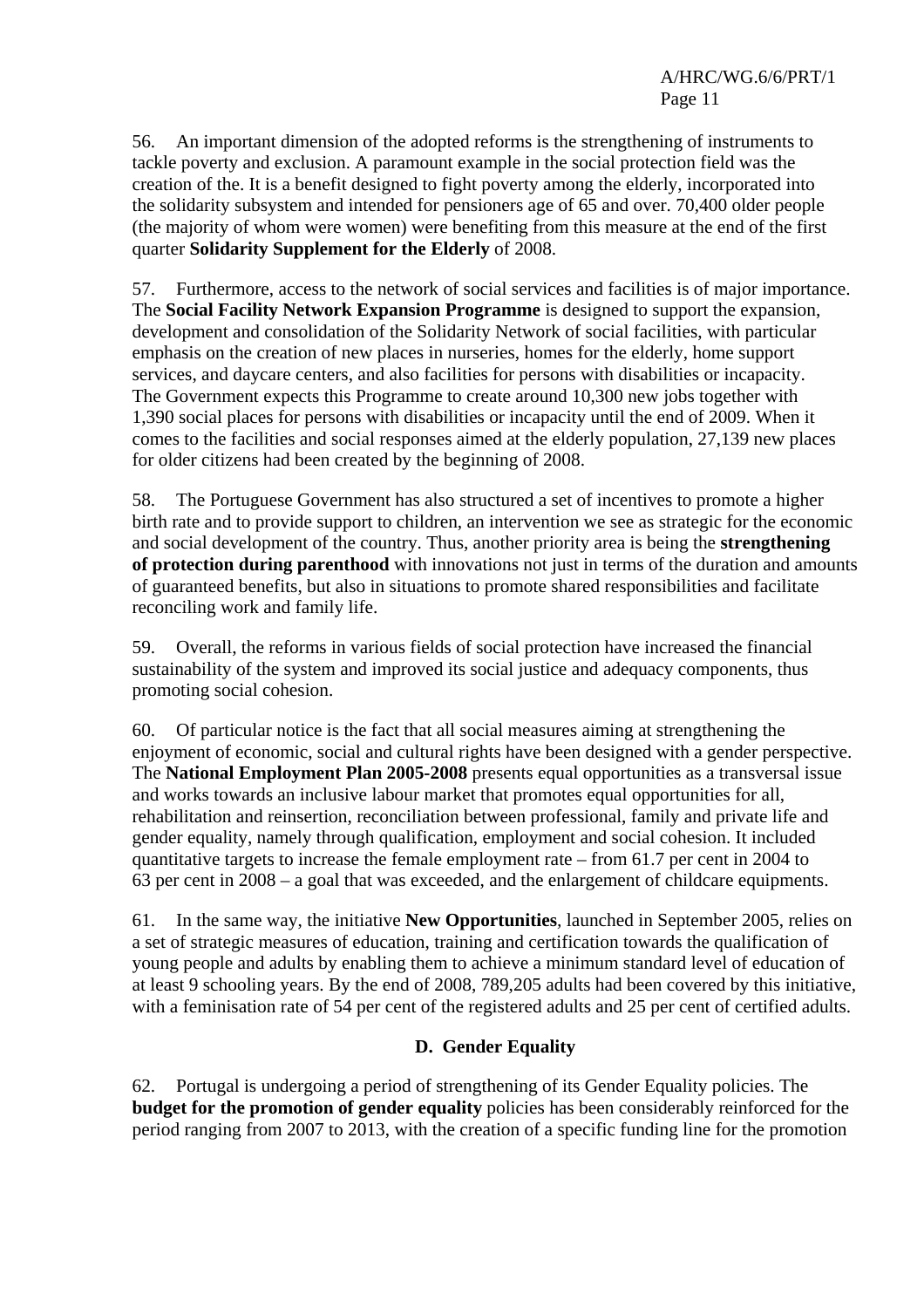of gender equality. This line has a total funding of 83 million euros distributed among 7 areas, including (i) female entrepreneurship; (ii) equality plans in local and central administration as well as public and private sector; (iii) technical and financial support to NGOs and training projects; (iv) databases, diagnosis and good practices guides; (v) awareness raising campaigns; (vi) combat against domestic violence; and (vii) combat against trafficking in human beings.

63. The **III National Plan for Equality – Citizenship and Gender 2007-2010** reinforces the combat to gender inequality in all domains of political, social, economic and cultural life in a transversal way, following a double and integrated approach: mainstreaming of gender equality and the adoption of specific actions, including positive actions, with a view to achieving gender equality.

64. A Law adopted in 2006 established that the lists of **candidates for local, national and European Parliament elections** must ensure a minimum representation of 33 per cent of each sex in eligible positions. Additionally, for the Portuguese and European Parliament, the candidates' lists should not have more than two persons of the same sex successively. The penalty for non compliance with the rules and quotas outlined in this Law is the reduction of public financing for electoral campaigns. In 2011, the Parliament will evaluate the impact of this Law in the promotion of balanced representation of women and men, and revise the Law as necessary.

65. The **III National Plan against Domestic Violence 2007-2010** integrates policies to prevent and combat this phenomenon. It takes a cross-cutting approach with a particular emphasis on awareness and information campaigns, training, and support and shelter of the victims. The Plan has five strategic areas of intervention: (1) Informing, raising awareness and educating; (2) Protecting victims and preventing revictimisation; (3) Empowering and reinserting victims of domestic violence; (4) Qualifying professionals; (5) Learning more about the domestic violence phenomenon. It provides for concerted action between public authorities and NGOs.

66. With the 2007 revision of the Criminal Code, Domestic Violence became an autonomous and typified crime punishable by 1 to 5 years of imprisonment, detailing better what constitutes physical and psychological abuse; the category of victim was extended in order to include ex-spouses or persons with whom the victim maintains or has maintained a spousal relationship even if living in separate households. A new law regarding the prevention, protection and assistance to victims of domestic violence was also adopted with the purpose of enhancing the judiciary measures needed to provide the best possible intervention. This law unified the normative *acquis* concerning this issue and defined "victim status" for the first time.

67. A considerable investment has been made in the quantity and quality of psychosocial responses – crisis centres, emergency help lines and shelters by public bodies and civil society. A National Network of Domestic Violence Centres was set up in 2005 to provide an integrated response to cases of domestic violence and improve on existing resources and national coverage (18 districts) of crisis centres was achieved on January 2009.

68. Every year a national "**Campaign against Domestic Violence and Violence against Women**" takes place including different activities. In 2007, this Campaign had the overarching theme of "Stop Violence against Women, Including Domestic Violence". In 2008, the theme was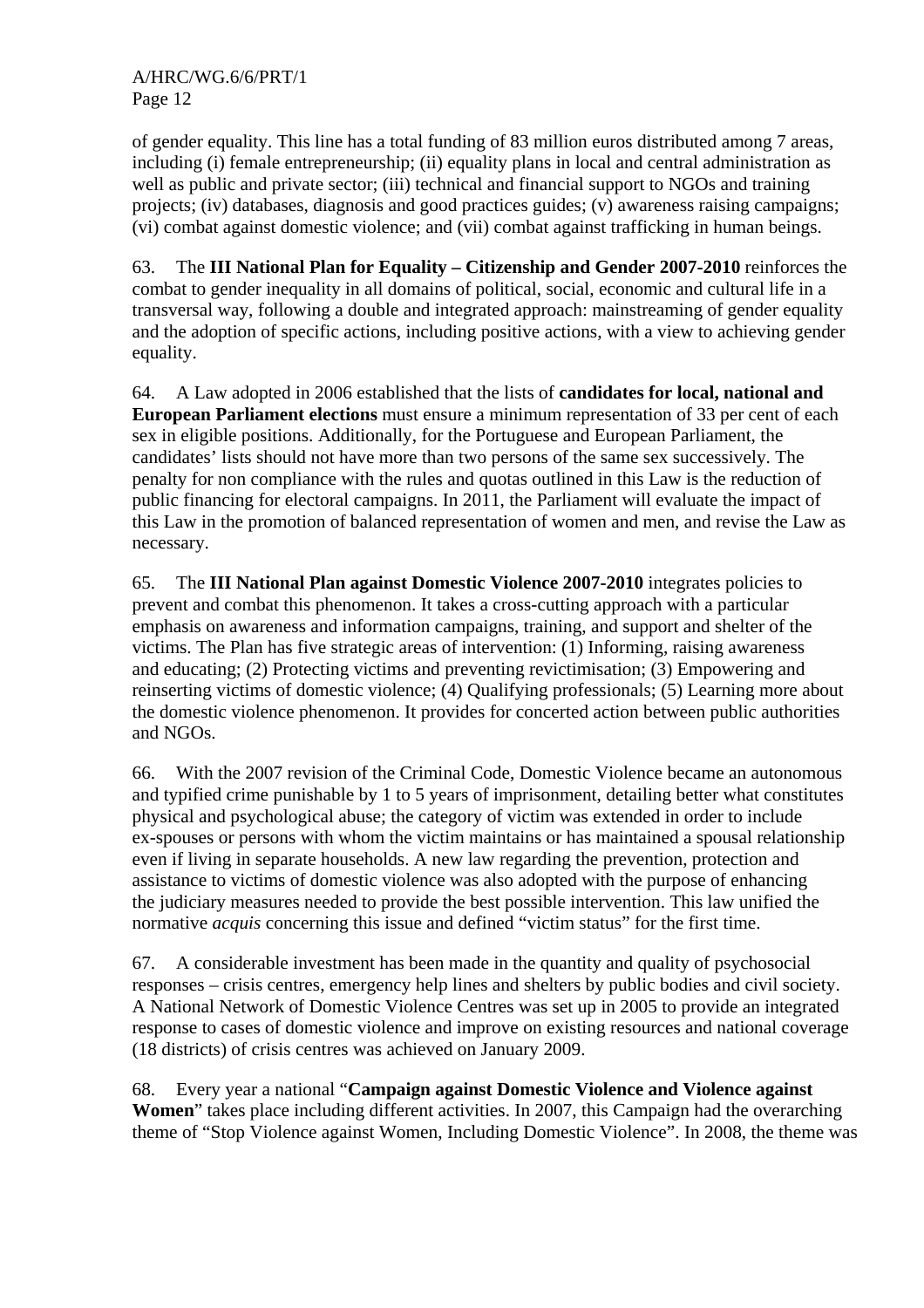"Violent Dating is not love" and several awareness-raising initiatives and activities have taken place, namely outdoors, posters (200,000), leaflets (90,000), postcards, radio and TV spots, and an internet website. In the framework of this campaign, a national competition in schools was also launched around the theme "Our non violent school".

69. Portugal launched in February 2009 a **Programme of Action to Eliminate Female Genital Mutilation/Cutting (FGM/C)**. The programme is structured in 4 areas: (i) Sensitizing, prevention, support and integration; (ii) Training; (iii) Knowledge and academic research; (iv) Advocacy. It has among its main goals the prevention of and awareness raising on FGM/C and support to women and girls who were subject to FGM/C, as well as to their families and communities. The Criminal Code now considers the abuse of the body or health of another person hindering the person's ability to sexual fulfilment to be a criminal offence.

70. Portugal has also very recently adopted a **National Action Plan to implement the United Nations Resolution 1325 "Women, Peace and Security"**. The Plan was drafted by an interministerial working group and underwent public consultation.

71. A Law was also adopted on the integration of the principle of non discrimination and gender dimension in the quality criteria which preside to the evaluation, certification and adoption of schoolbooks and multimedia products of the basic and secondary levels of **education**, as well as the principles and goals to which socio-educational support must obey as to the acquisition and lending of schoolbooks. The partnership established between the Ministry of Education and the national gender equality mechanism led in 2007 to the first common publication on gender issues.

## **E. Non Discrimination and Integration**

72. According to article 15 of the Constitution, foreigners, stateless persons, and European citizens who find themselves or who reside in Portugal shall enjoy the same rights and be subject to the same duties as the Portuguese citizens. This principle of national treatment is also enshrined in the Civil Code.

73. At the same time, a structuring principle of the national legal system is the **principle of equality or non discrimination** enshrined in article 13 of the Constitution, according to which "every citizen shall possess the same social dignity and shall be equal before the law" and "no one shall be privileged, favoured, prejudiced, deprived of any right or exempted from any duty on the basis of ancestry, sex, race, language, place of origin, religion, political or ideological beliefs, education, economic situation, social circumstances or sexual orientation".

74. Equality and non discrimination are also enshrined in the national legislation, that transposes European Union Directives which implement the principle of equal treatment between persons irrespective of racial or ethnic origin; establish a general framework for equal treatment in employment and occupation; and implement the principle of equal treatment for men and women as regards access to goods and services, and access to employment, vocational training and promotion, and working conditions.

75. Both these legal principles and our own migratory experience frame successful integration policies in Portugal.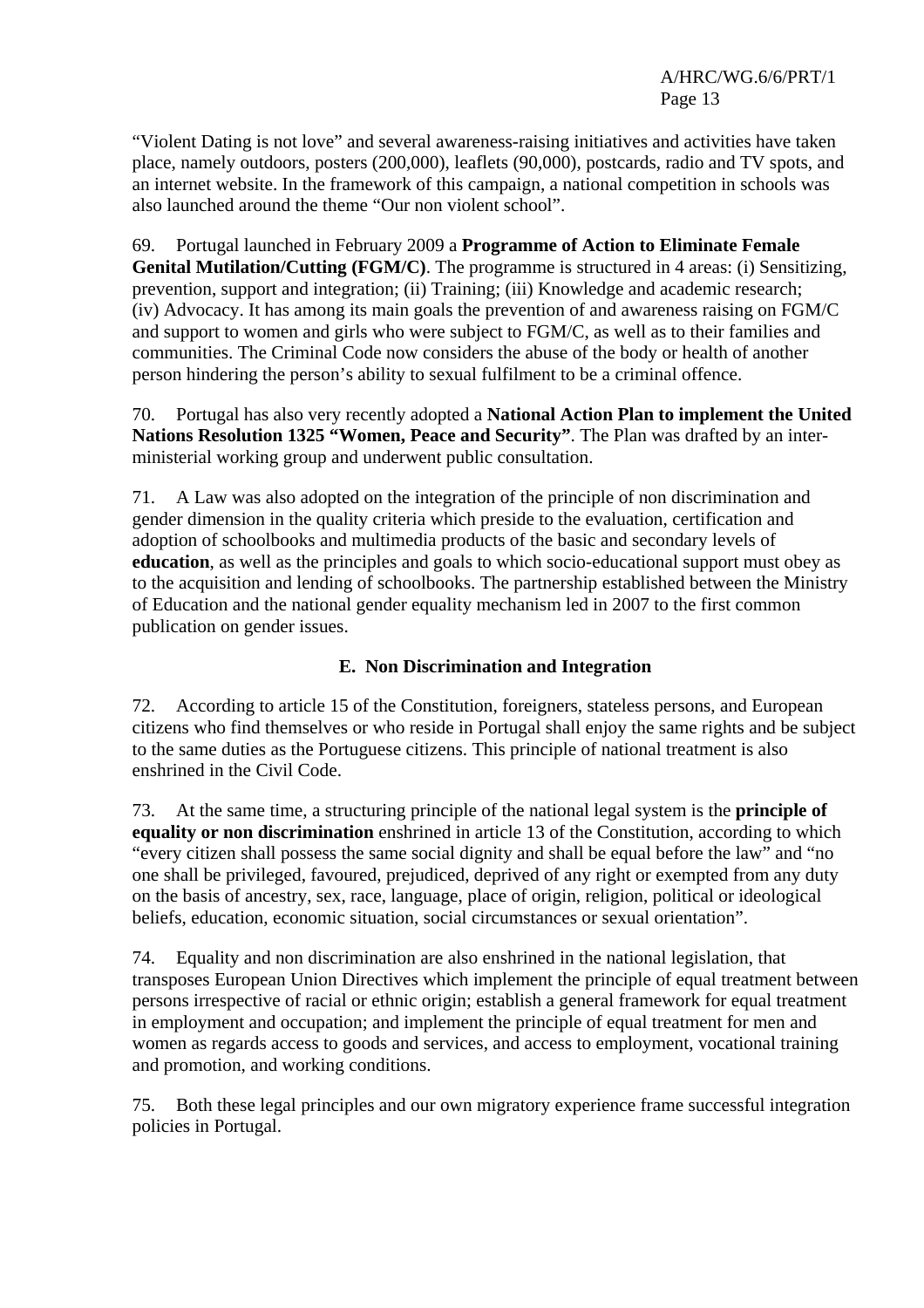76. In 2007, the Council of Ministers approved a **Plan for Integration of Immigrants**, which is a document that sets the guidelines for public policy in the area of integration, covering several areas such as employment, education, health and the prevention and fight against racial and xenophobic discrimination. It seeks to stimulate the participation of immigrants in the conception, development and evaluation of immigration policies. This plan is based on the clear assumption of responsibility of the State towards the integration of immigrant citizens, with a special emphasis on the reinforcement of social cohesion and on the improvement of integration and managing of cultural diversity. The fight against racism and xenophobia is an integral part of this plan, representing an area where we have been adopting several measures as a follow up to the Durban Declaration and Programme of Action.

77. As regards the **exercise of political rights** by foreigners or stateless persons who find themselves or who reside in Portugal, there has been a significant effort to reduce the exceptions to the general principle of national treatment. There are currently three cases where the right to vote and to stand for election is granted to non Portuguese citizens:

- Provided there is reciprocity, foreigners who reside in Portugal can vote and stand for election as local representatives;
- Citizens of European Union Member States residing in Portugal can vote and stand for election as Members of the European Parliament;
- Nationals of Portuguese speaking countries residing in Portugal can vote in local, legislative and presidential elections and stand for election as local representatives.

78. Within the framework of **economic, social and cultural rights**, article 59 of the Constitution provides that every worker shall be entitled to his rights regardless of age, sex, race, citizenship, place of origin, religion and political and ideological convictions. This provision refers to remuneration; work organisation, social dignity, personal fulfilment and family life; working conditions; rest and leisure time; assistance in unemployment and work-related accident or occupational illness.

79. The teaching of the Portuguese Language as a non-mother tongue in the national Curricula has been a concern of the Ministry of Education, which led to the issuing of guidelines to guarantee the **school success of children of immigrant families**. Another tool to achieve this objective has been the appointment by local authorities or special employment programmes of socio-cultural mediators to work in schools with a high level of ethnic diversity. These mediators have played an important role in the furthering of family participation in school dynamics and of intercultural dialogue.

80. The **Law on Portuguese Nationality** was also reformed, allowing second and third generation citizens to acquire, under certain requirements, the Portuguese nationality. Overall, there has been a widening of the criteria for attribution and acquisition of nationality, with the strengthening of the principle of *ius soli*, through the recognition of citizenship to individuals who hold a strong connection to Portugal.

81. Regarding education and health for non Portuguese citizens who are in the national territory, the benefits of public schooling may not be refused to any children on accounts of the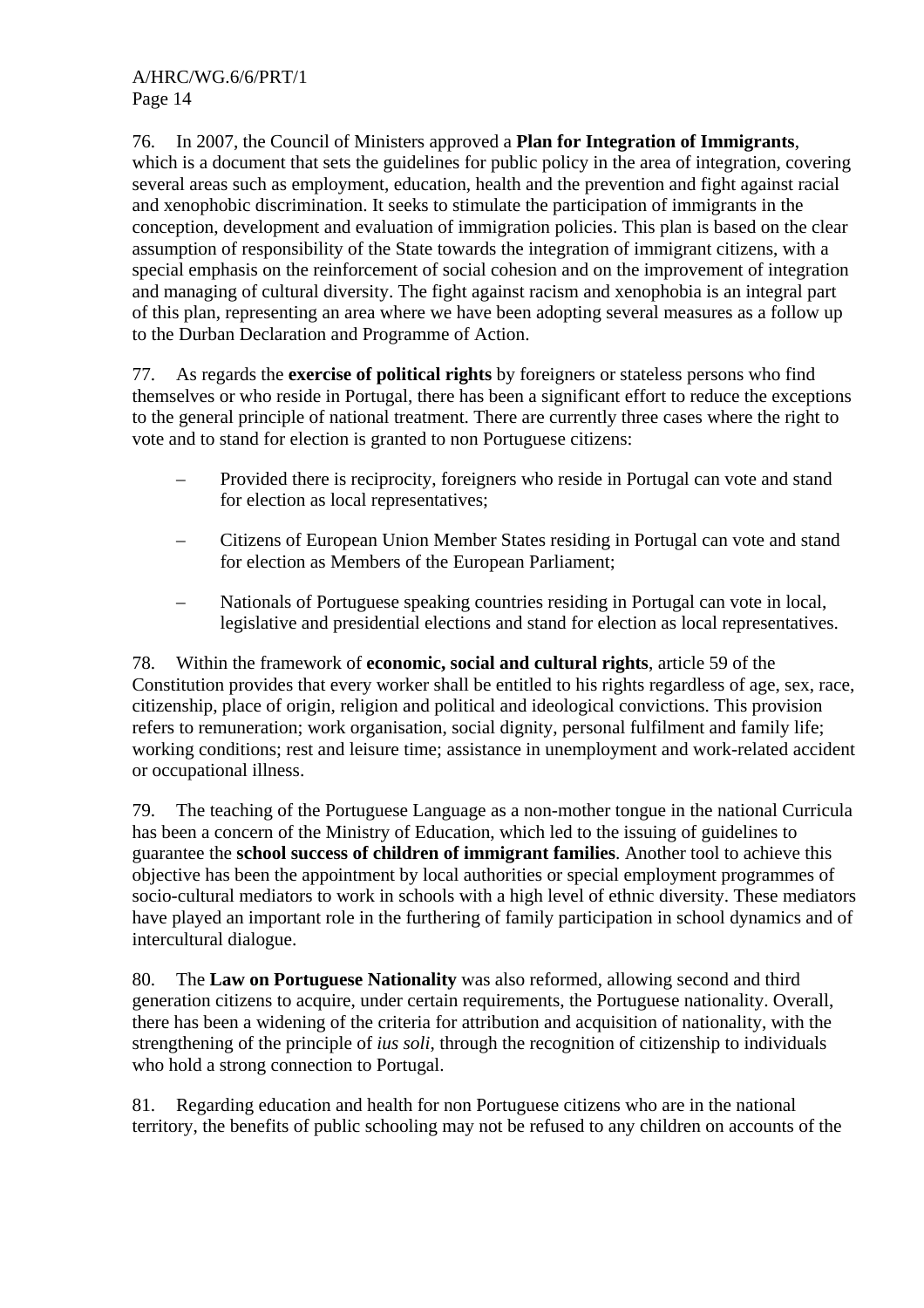irregularity situation of her/his parents. The registry of irregular minors is confidential. **Irregular immigrants** who are in Portugal for a time period over 90 days cannot be discriminated in acceding to public health care, although, in general terms, they might have to bear its real costs while regular immigrants have the same rights as national citizens on this matter.

82. The High Commission for Immigration and Intercultural Dialogue has been developing several initiatives towards immigrants' integration that can be considered best practices, namely:

- Create friendly interfaces and integrated solution between Immigrants and the Public Administration, through the National and Local Immigrant Support Centres;
- Deepen the knowledge about Immigration through studies carried out by the Immigration Observatory;
- Promote the teaching of Portuguese Language and Culture to immigrants;
- Raise mass media awareness trying to have them make a contribution towards integration and fighting the stigmatisation of immigrants and those from ethnic minorities (namely through the Journalism for Tolerance Prize);
- Increase the public opinion awareness on tolerance and diversity as fundamental civilization values within the Portuguese society, through actions in the social, cultural, arts and sports areas;
- Raise public awareness towards integration and promoting interculturalism through a weekly TV show called "*Nós*" (Us) and a weekly radio programme seeking to portray the life stories of immigrants who live and work in Portugal.

83. The integration of refugees and the exercise of the **right of asylum** are also taken very seriously by Portugal. Building on the constitutional recognition of the right of asylum as one of the fundamental rights and on a broader refugee definition than the 1951 Geneva Convention, the new Law on Asylum adopted in 2008 has been very well received. Amongst its major improvements is the possibility for the Portuguese Refugee Council (national NGO) to legally represent asylum-seekers as well as the suspensive effect given to all jurisdictional appeals during the asylum procedure. It should also be noted that under the new law, refugees and persons under subsidiary protection enjoy the same rights and are subject to the same duties as resident aliens.

84. In March 2009, a National Strategy for the Integration of **Homeless People** was launched following the work of an inter-institutional group of public and private entities chaired by the Institute for Social Security (Ministry of Labour and Social Solidarity). This strategy, which comprises objectives and measures addressing both the risk situations leading to homelessness and the continuous support required to achieve integration and resettlement, is seen as a good starting point for national homelessness policies. It will constitute an important strategic tool for the implementation of co-ordinated action in this field, and will provide important guidelines for intervention at the local level.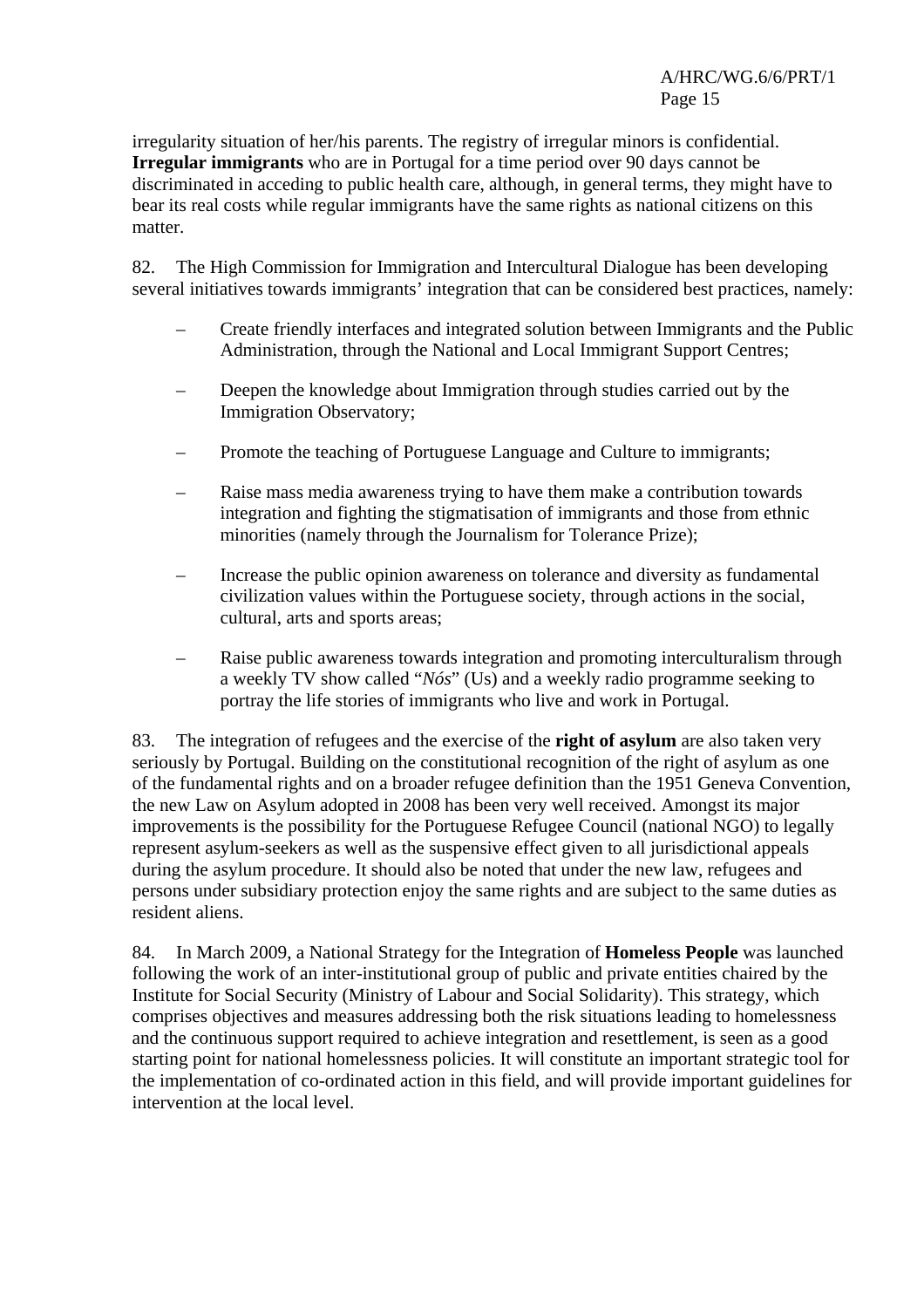## **F. Use of force by law enforcement officials**

85. National police forces are permanently made aware of the constitutional and legal principles of necessity, adequacy and proportionality in the use of force. This is valid both to the security forces under the Ministry of Internal Affairs – the National Republican Guard (GNR), which is a security force with a military nature that pursues its mission throughout the national territory and the territorial sea, and the Public Security Police (PSP), which is a security armed force, with the nature of public service – an to the Judicial Police under the Ministry of Justice.

86. One of the main ways in which Portugal has ensured this objective is through training. Human rights are comprised, on a regular basis, in the training curricula ministered by the High Institute of the Judicial Police and Criminal Sciences (either in the initial course for the trainee-officers, or in the upgrading courses of the criminal investigation career, or even in the continuous training of the Judicial Police inspectors) and are an integral part of the evaluation of candidates within the recruitment for the Judicial Police.

87. Likewise, the training of the police forces and services of the Ministry of Interior (the National Republican Guard, the Public Security Police and the Aliens and Border Service) has consistently focused on human rights issues and in particular on the fundamental rights, freedoms and guarantees. This may be ascertained by the subjects and courses given, and is always present in the initial and continuous training courses, in the upgrading and expertise actions as well as in certain pinpointed activities, like Seminars. One particular example was the seminar on "Human Rights and Police Practices" that took place on the  $10<sup>th</sup>$  December 2008, to commemorate the  $60<sup>th</sup>$  anniversary of the Universal Declaration of Human Rights.

88. Another important measure to this effect is the ability of the Inspectorate-General of Home Affairs to perform studies on how its services operate so as to prevent abuse or ill-treatment in units or stations and to ensure the detainees' dignity, and prevent (by means of recommendations or opinions) any unlawful actions or actions against the citizens' basic rights by the Law Enforcement Forces and Services.

## **G. Situation in Prisons**

89. Several measures introduced by the 2007 reform of the Criminal Code and the Criminal Procedure Code – the increase in the scope of application of alternative measures to imprisonment; the setting up of the in-house electronic surveillance; the reduction of the possibilities to apply the pre-trial detention as well as the reduction of its maximum duration; the streamlining of the system of conditional release – have humanized the criminal system, reinforcing the *ultima ratio* regarding the privation of liberty.

90. A decrease in the imprisonment rate in Portugal has been observed. On 31 December 2008, that number was 10,648, compared with 11,675 inmates in January of the same year. There is presently no overcrowding in the overall prison system, given that the global occupancy rate is 87 per cent, although some very limited situations of overcrowding may occur, mostly because the proximity with the detainees' family is taken into consideration when deciding the place of detention.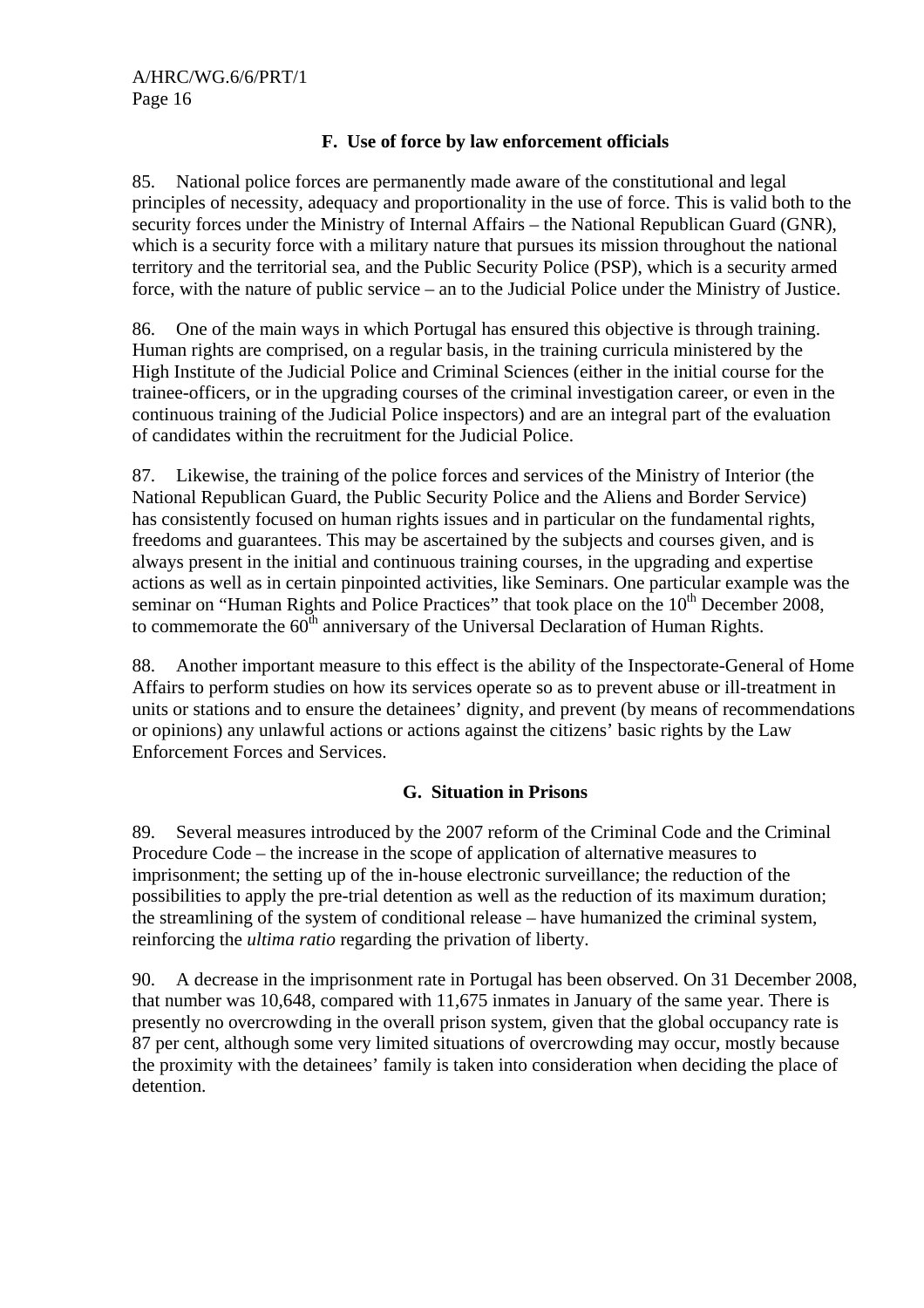91. As occurs with the police force, the initial and continuous training courses of the prison staff also includes subjects related to the enforcement of imprisonment measures and human rights; to the main national and international mechanisms to protect the rights of the persons deprived of liberty; as well as behavioural issues, namely those related to conflict management and interpersonal relationship.

92. In general, and bearing in mind the whole of the prison system, it must be highlighted that around 8,200 inmates (which corresponds to 75 per cent of the prison population) are within school and professional training programs  $(3,100)$  inmates) and in work programs (5,100 inmates).

93. In addition, there are also organised and regular sport activities in most of the Prison Establishments. In 2007, about 43,5 per cent of the inmates were involved, on a regular basis, in sports activities (in 2006, that proportion was only 34,9 per cent).

94. One of the strategies that have been carried out in order to increase the jobs' offer is through the celebration of protocols with private companies. In 2008, 42 new Protocols were signed.

95. In addition, a new, dynamic project will be launched in the short term on voluntary work in the prison premises, which is expected to increase the inmates' activity in projects aimed at their social rehabilitation.

96. Portugal is also investing in individualised custody plans of re-adaptation, which are considered a very useful device for the re-socialization of the prisoners, especially those serving long sentences. On 31 December 2007, there were 577 prisoners on the whole prison system serving their sentences in accordance with this Individual Plan for Re-adaptation. The 5 per cent increase in this number for the year 2008 was exceeded.

97. Portuguese authorities, in particular the Directorate-General for the Prison Services, make permanent efforts to fight against entering and circulation of drugs in the prison premises. Based on an updated report on the occurrence and features of the drug phenomenon and other illicit goods in the Prison System produced in September 2008, an "Integrated Plan on the Fight against Entering and Circulation of Drugs and Other Illicit Goods in the Prison Premises" is being prepared to enhance current measures to fight entering and circulation of drugs as well as measures to increase the offer of treatment programs.

#### **H. Trafficking in Human Beings**

98. In 2007, Portugal began implementing the **I National Plan against Trafficking in Human Beings 2007-2010**. This Plan is based on a vision that integrates the human dimension of the problem, enforcing preventive measures and concrete responses regarding the support and integration of the victims of trafficking, especially victims of sexual exploitation and forced labour. The Plan relies on four strategic areas of intervention each with its own implementation measures: (1) Recognition and dissemination of information; (2) Prevention, awareness-raising and training; (3) Protection, support and integration; (4) Criminal Investigation and Punishment of trafficking. This Plan's key structuring element is the symbiosis between the repressive approach to human trafficking and the promotion of human rights through the adoption of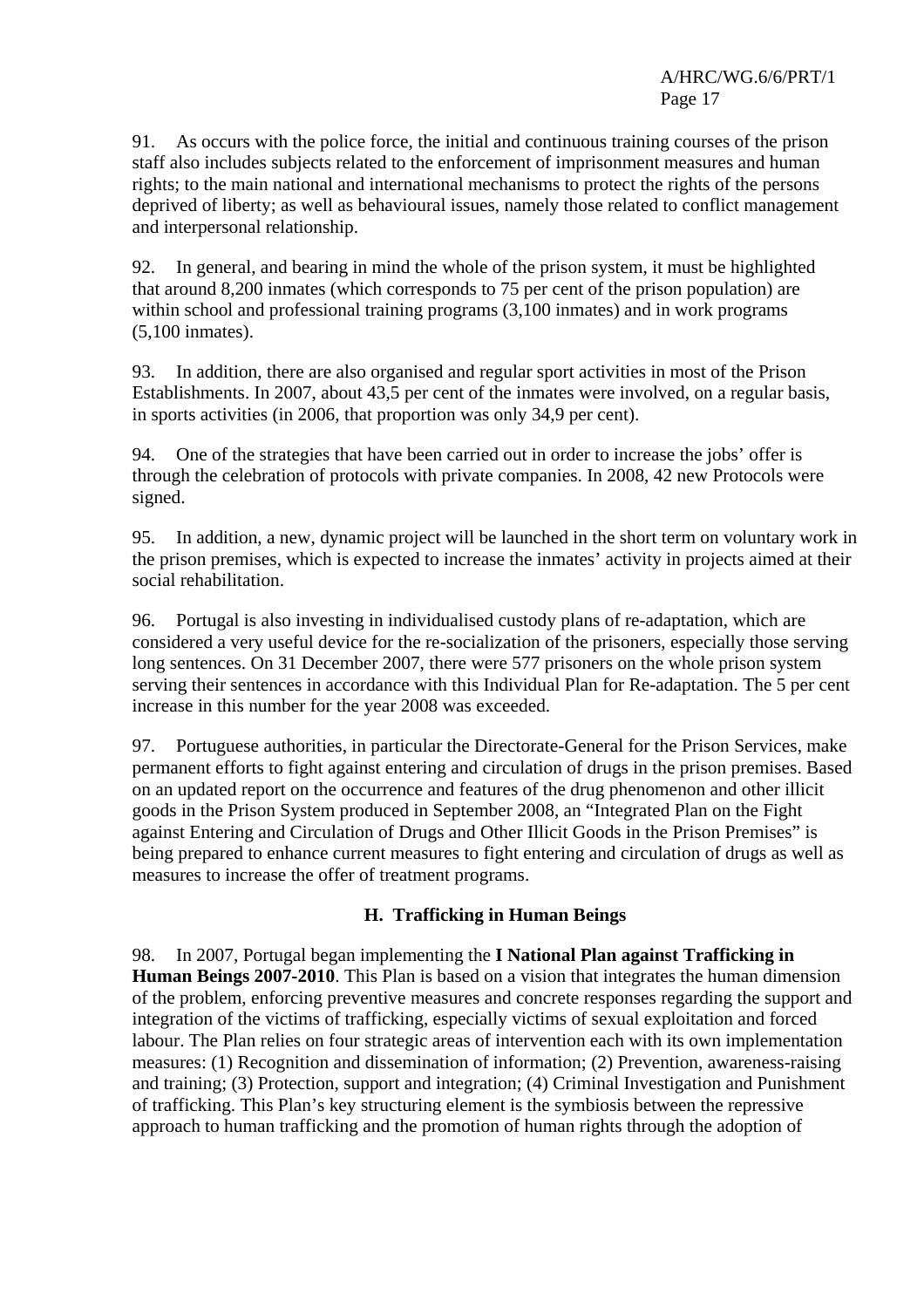strategies to prevent, support, raise awareness, empower and include the victims. The implementation of this Plan is being done by a National Coordinator and a technical commission that integrates several Ministries.

99. Also in 2007, a new law was adopted to regulate the entry and stay in Portugal which protects the victims of trafficking by creating a specific residency permit for their particular cases. In most cases, the victims of trafficking are irregular migrants that require support for the exercise of their rights. The victim of trafficking, once identified as such, is immediately given a residence permit, as she/he cooperates in the procedure to establish the facts. The victim has also the right to free legal support, as well as social security and medical support.

100. The **Observatory of Trafficking in Human Beings** was set up in 2008 with the objective of ensuring a better intervention towards the victims of trafficking and providing more knowledge to deal with this crime and with the violations of human rights it entails.

101. A **Shelter Centre for the Protection of the Victims of trafficking** and their children was also created in cooperation with an NGO. This shelter provides the conditions for the victims to decide, free of constraints, if they want to return to their country of origin or remain in Portugal as well as to collaborate with the judicial authorities to prosecute the traffickers.

102. A model for locating, identifying and integrating victims of trafficking for sexual exploitation was defined in order to establish an articulated process for assisting trafficking victims from the time they are first located to when they are integrated. A standardised registration guide was implemented to be applied by security forces and services dealing with trafficking in human beings situations. A Training Support Kit was designed with appropriate contents and modalities of training for all agents involved with the issue of trafficking in women for purposes of sexual exploitation.

103. In terms of criminal investigation and punishment, the **crime of trafficking** in human beings remains a priority crime in our criminal policy' objectives for 2009-2011. After the 2007 revision of the Criminal Code, the definition of Trafficking in Human Beings now includes, apart from sexual exploitation, labour exploitation and the extraction of organs. The Criminal Code adopts specific categories for this type of crime and punishes those who knowingly use the sexual services of victims of trafficking. It criminalises withholding, hiding and destructing identification or travelling documents and also foresees punitive measures for legal persons.

104. With the objective of raising public awareness regarding this human rights issue, the "**Campaign against Trafficking**" was launched in October 2008 on the European day against Trafficking in Human Beings. This campaign resulted in the dissemination of 200 000 leaflets, 200 spots on national TV channels and radios, 1,000 outdoors throughout the country and 1,400 spots in the cinema theatres.

## **I. Rights of the Child**

105. In 2007, the Portuguese Government initiated a process towards the elaboration of the **Initiative for Childhood and Adolescence (INIA)**, a strategic approach to facilitate and improve national implementation of the Convention on the Rights of the Child.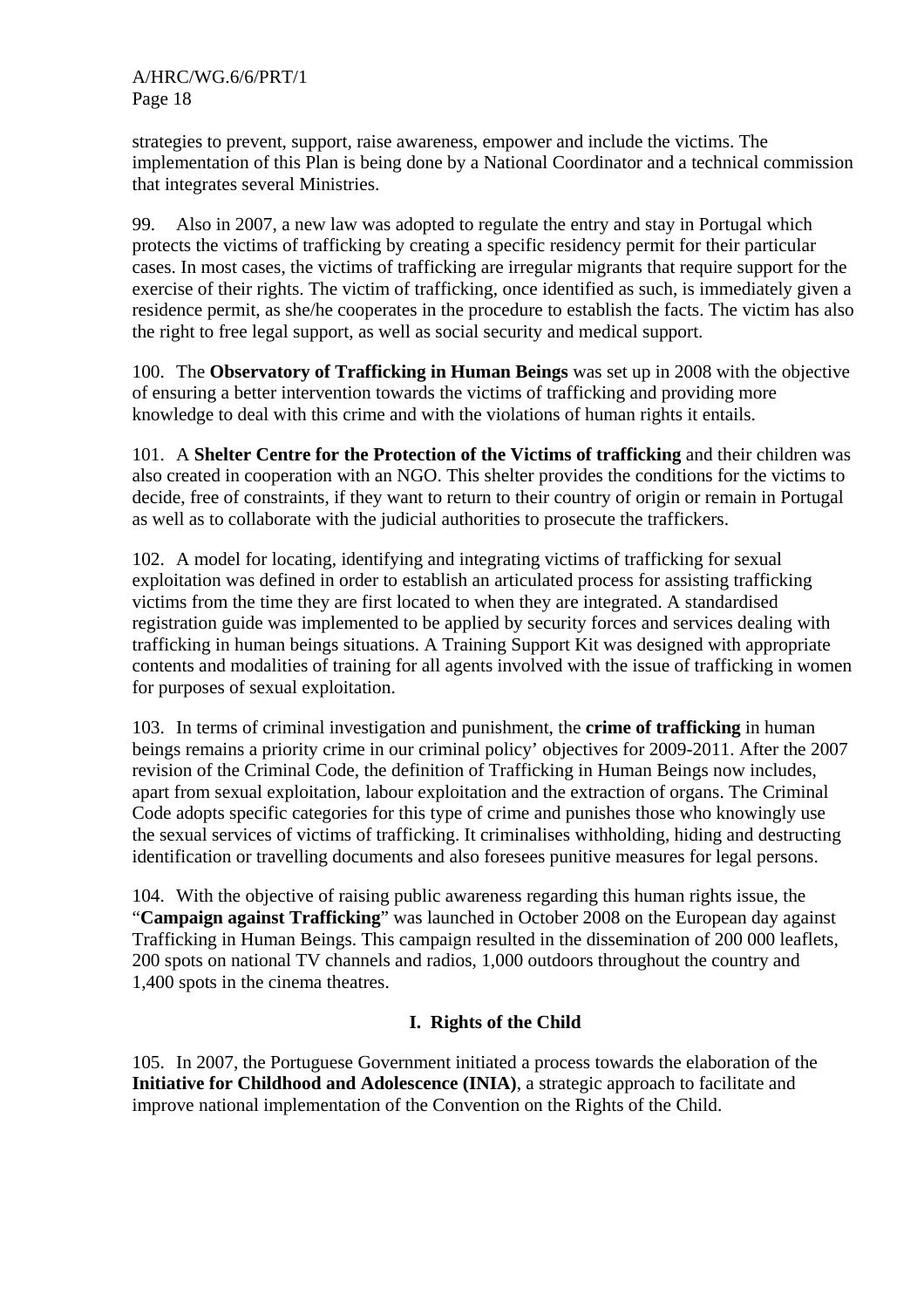106. The INIA 2008 – 2010 aims at defining an Action plan to promote and protect the universality of the rights of the child by developing common guidelines for intervention of all agents and entities converging towards the development and socialization process of the child, from birth until adulthood.

107. One of the main achievements in the area of the promotion and protection of the Rights of the Child has been the adoption, in September 2007, of legislation confirming explicit **prohibition of corporal punishment** of children through the inscription of this total ban in article 152-A of the Penal Code. This article stipulates that whoever takes care, is responsible for the upbringing, has under the responsibility of his direction or education or working at his service a minor or a particularly defenceless person, and inflicts, in a reiterated manner or not, physical or psychological abuse, including corporal punishment, deprivation of freedom and sexual offences, or gives cruel treatment, shall be punished with a prison sentence of one to five years.

108. Portugal has set up mandatory reporting systems for professionals working with children who detect the use of corporal punishment in the family since 1999. Furthermore, any citizen who is aware of situations of abuse can report them to the competent institutions within the field of infancy and youth, police authorities, Commissions for the Protection of Children and Youngsters at Risk or judicial authorities. Reporting is mandatory in cases where the physical or psychological integrity of the child or juvenile is endangered.

109. Other set of measures to enhance protection of vulnerable children has been implemented through a Protocol between the Ministry of Internal Affairs and the Institute of Child Support (a national NGO) aiming at obtaining better responses to enable the **recovery of missing children or children victims of sexual abuse**, and to combat these phenomena. Under this protocol, the following activities are foreseen: the creation of an SOS-Child hotline, a green number to be used in case of missing or sexually explored children; information, support and follow up to the child victim and his/her familiars or legal representatives; collaboration with the Security Forces and Services, to disseminate messages of search relating to missing children and to effectively search for children on the run in the city of Lisbon.

110. A very important step was also taken this year, with the implementation of the **National Child Alert System**, an initiative of the Ministry of Justice, involving also the Attorney-General's Department and several public and private institutions. Its main aim is to establish a global mechanism allowing for information gathering, with the involvement of civil society, in the hours following a child abduction, so as to lead to her expeditious location and liberation.

111. Regarding the increasingly worrying phenomena of **sexual crimes against minors committed in the context of new information technologies and telecommunications**, a Protocol was celebrated between the Portuguese Criminal Police and the Ministry of Education in the area of prevention of these crimes. Through this Protocol, investigation agents from the Judiciary Police with expertise in the area of sexual criminality against minors and information technologies help in the training and increasing awareness of teachers and parent's associations' to the dangers associated with the use of modern information technologies in their relation with sexual crimes. These preventive actions will help to minimize the exposure of children to these crimes.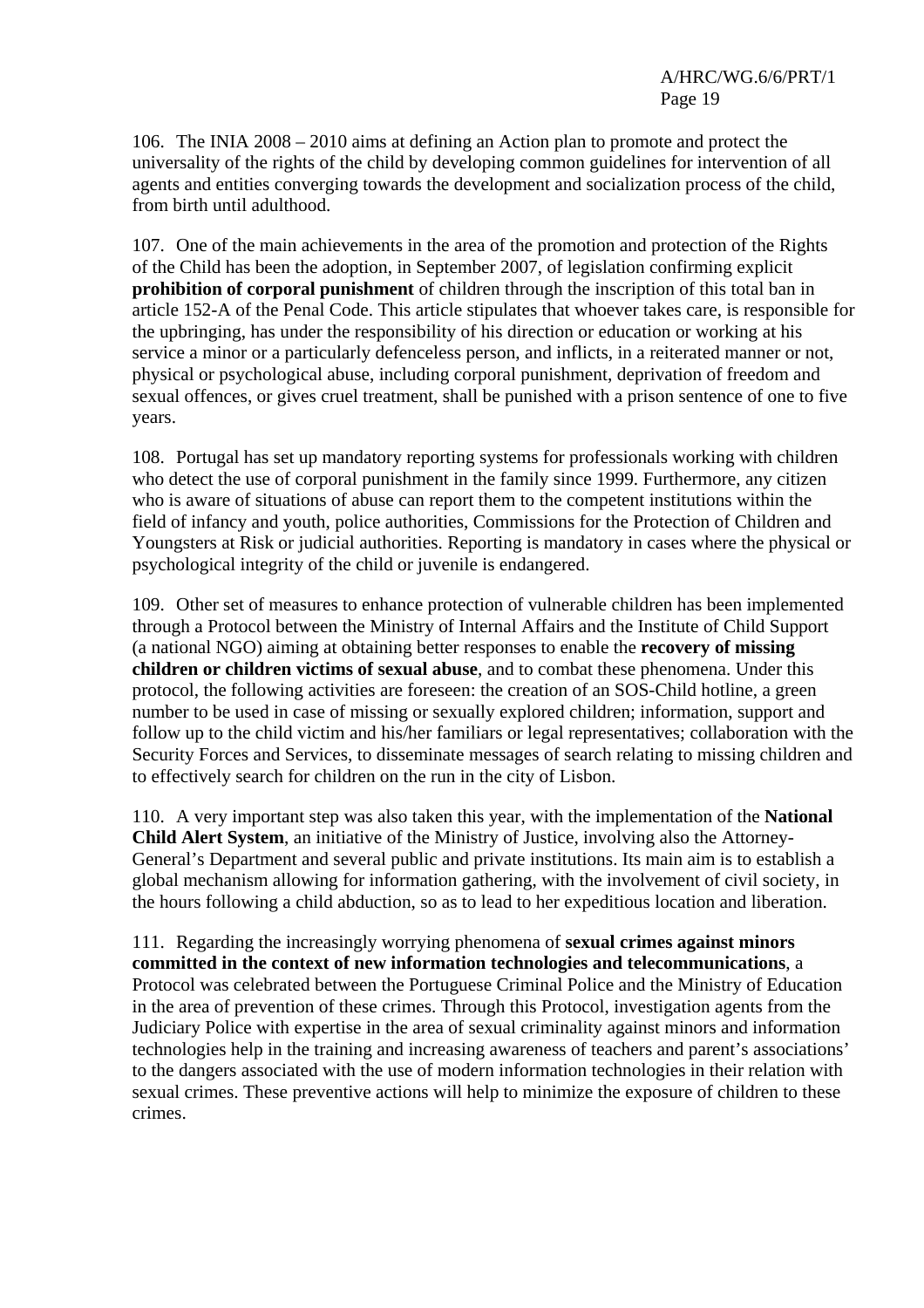112. Additionally, the Criminal Police participates in conferences, actions and other initiatives organized under the aegis of both public entities and NGOs directed to minors, parents and professionals, where these themes are discussed.

113. Through these preventive efforts, minors are alerted to the risks and are encouraged to report crimes of sexual nature directly to competent authorities or through the hotline created for this purpose in the context of the European programme *Internet Safer* Plus. This line intends to provide for a safe and confidential environment where the general public can report illegal contents accessible through the Internet (namely child pornography) aiming at blocking illegal sites and criminal prosecution of offenders who make them available.

114. The Code of Criminal Procedure recognizes the **special needs of children victims of crimes**, setting forth a number of provisions that allow for the protection of children's rights and interests in criminal proceedings. Child Victims/Witnesses in Criminal Proceedings have a special standing and all the guarantees are enshrined in the national legislation in accordance with the principle of the best interest of the child and the Convention on the Rights of the Child. One example of a provision especially designed to protect children who are victims of crimes is to allow for their temporary placement in a child-care institution when the child witness has to be temporarily withdrawn from his/her family or social closed group. As far as court facilities are concerned, there are already some court rooms especially adequate to ensure that children are heard in the best possible environment, creating the conditions for an informal atmosphere, the respect for their privacy, and for the physical and psychological safety of the child. Work is under way to equip other courts with similar facilities.

115. Only the Commission for the Protection of Children and Youngsters and Juvenile Court may determine the **placement of a child under foster or institutional care**. The decision of placement, regardless of being taken by a court or a commission, must be reviewed at least every six months, and may be reviewed earlier by choice of the Commission or court or request of the parents, the legal representative or guardian, or even the child. The law foresees a mandatory hearing and participation of the minor at risk during the process and in particular regarding the decision on the applicable protection and promotion measures.

116. Regarding the prevention and elimination of child labour, there is a programme of action in place since 2004 – the **Plan for the Elimination of he Exploitation of Child Labour** – established by the Ministry of Labour and Social Solidarity. This Plan has a national structure connecting the intervention of 18 multidisciplinary teams composed by professionals of different areas to assess the situation of children and young people at risk of not finishing compulsory schooling. Its intervention is not limited to the child or young person, encompassing also his/her family, by promoting easier access to the public authorities and social organizations that may assist in improving their socio-economic situation.

#### **J. Persons with disabilities**

117. Based on the acknowledgement of the dignity, the integrity and the freedom of persons with disabilities, the Assembly of the Republic adopted in 2004 legislation which sets the general framework of prevention, habilitation, re-habilitation and participation of persons with disabilities.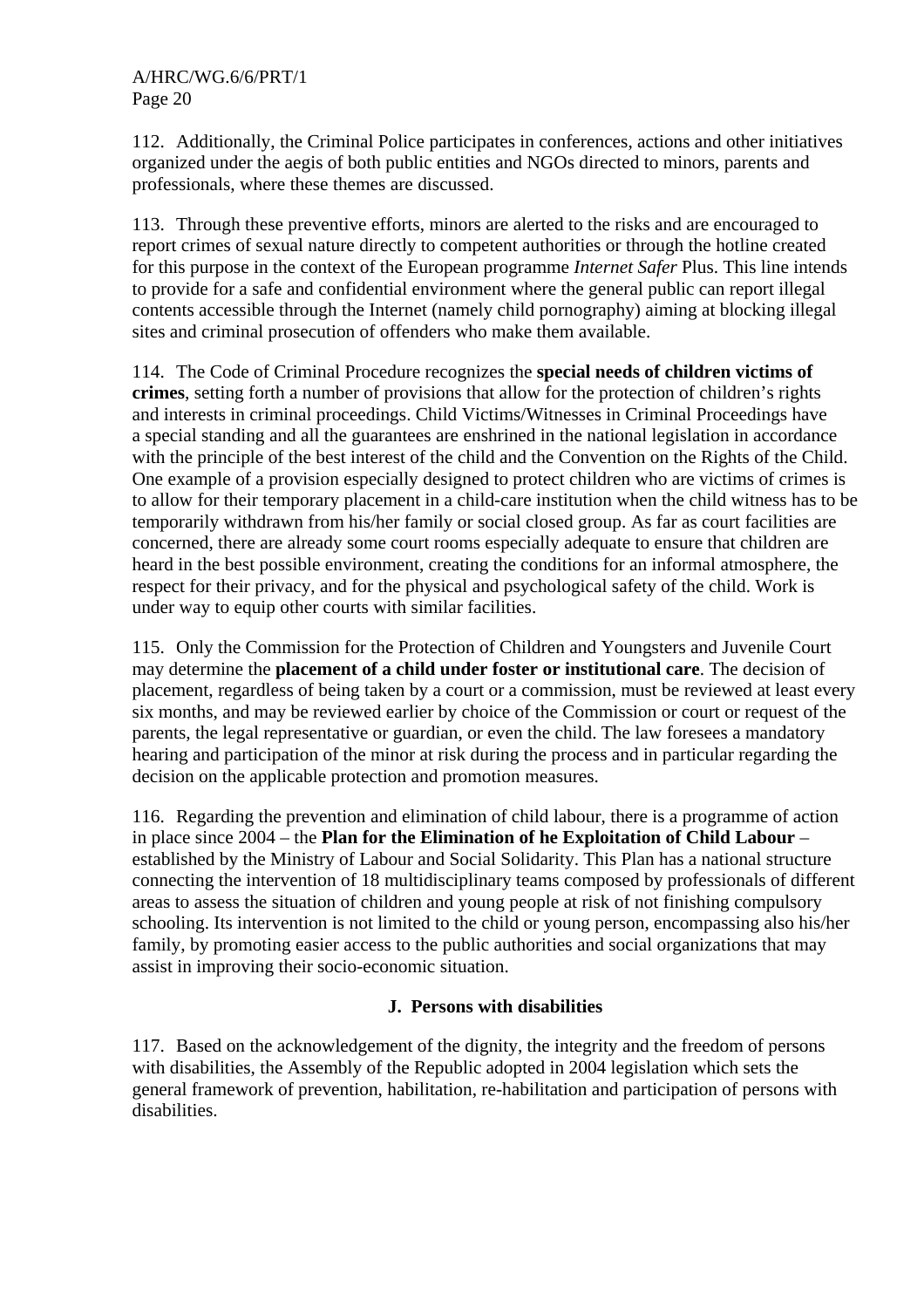118. By virtue of the cross-cutting vision of the policies, programmes and measures in favour of persons with disabilities, and aiming at the responsibilisation of each ministerial sector, the Government adopted in 2006, the **I Plan of Action for the Integration of Persons with Disabilities** (2006-2009). The plan defines the action lines which must be adopted in the various domains and calls for the involvement and the real and effective engagement in their execution of every person, physical or legal, private or public, whether they are integrated in the Central, Regional or Local Administration. The aim is to improve the living quality of persons with disabilities and to ensure their access to the generally available goods, in order to allow their full participation through integrating and sustained policies and practices.

119. A **National Plan for the Promotion of the Accessibility** was adopted in 2007 in result of several initiatives aiming to build a global network, coherent and homogeneous in terms of accessibilities. The measures inserted in this Plan aim at allowing persons with disabilities to have full use of all the public spaces and buildings, as well as the public transports and the information technologies, thus improving their quality of life and preventing various forms of discrimination or exclusion.

120. Specific legislation was also adopted in 2006 to **combat discrimination against persons with disabilities**. The law prevents and forbids discrimination, whether it is direct or indirect, in reason of the disability under all its forms, and punishes the commitment of acts which consist in the violation of a fundamental right or in the refusal or the conditioning of the exercise of every economic, social and cultural or other right by every person on the ground of its disability.

#### **K. Human Rights Education**

121. Raising human rights awareness through educational programmes is one of the guidelines in the normative documents on the **national Education System**. The Framework Education Act of 1986 is informed by a global active citizenship perspective which aims at preparing students for critical and independent thought on spiritual, aesthetic, moral and civic values, that is, to become responsible citizens, capable of autonomous attitudes.

122. The general curriculum guidelines for Pre-school Education stress the need of promoting children's personal and social development, based on situations of democratic daily life, in the perspective of **Education for Citizenship**. In the general curriculum guidelines for both Basic Education and Secondary Education, Education for Citizenship is considered a cross-curriculum area.

123. **Education for Health**, including its sexual dimension, is a cross-cutting theme dealt with in the different syllabi. The Ministry of Education has showed concern for the thematic and, in 2005, set up a special group to work in this area.

124. The general professional profile of nursery educators and basic and secondary education teachers includes competencies required to educate and teach for citizenship awareness. They include the conscience of the civic dimension of their role and corresponding ethic and deontological principles and values; the capability of promoting participated rules of democratic everyday life; the flexible management and settling of interpersonal conflicts and problem solving; the concept of schools and communities as spaces of education for inclusion and of